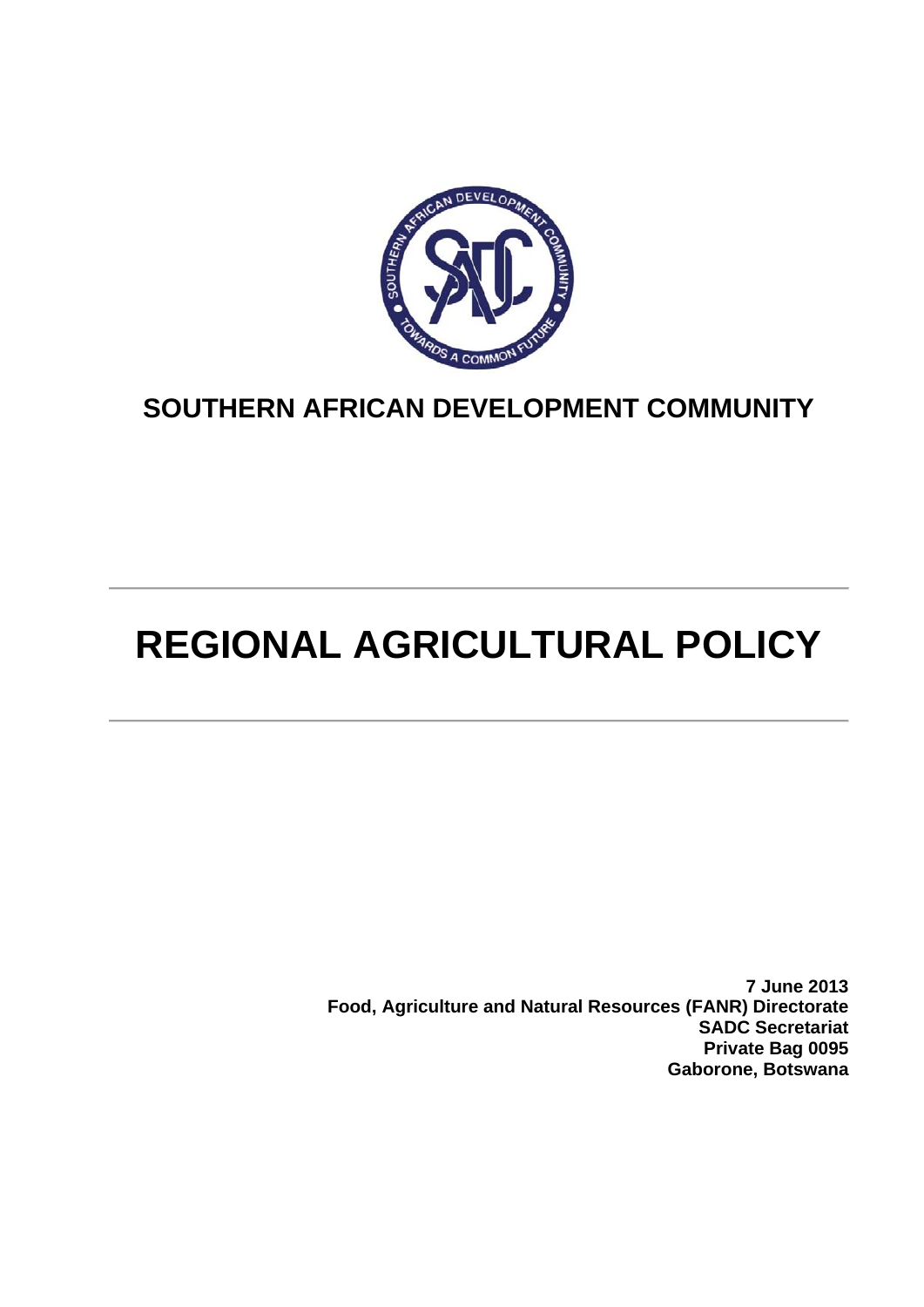## **TABLE OF CONTENTS**

| <b>ABBREVIATIONS AND ACRONYMS</b>                                                                                                                                                                                                                                                                                                                                                                                                                                                                                                                                                                                                                                                                                               | iii                                                            |
|---------------------------------------------------------------------------------------------------------------------------------------------------------------------------------------------------------------------------------------------------------------------------------------------------------------------------------------------------------------------------------------------------------------------------------------------------------------------------------------------------------------------------------------------------------------------------------------------------------------------------------------------------------------------------------------------------------------------------------|----------------------------------------------------------------|
| <b>EXPLANATORY NOTE</b>                                                                                                                                                                                                                                                                                                                                                                                                                                                                                                                                                                                                                                                                                                         | iv                                                             |
| <b>PART 1: INTRODUCTION</b><br><b>PREAMBLE</b><br>$1_{-}$<br><b>PURPOSE OF THE POLICY</b><br>2.<br><b>KEY DEFINITIONS</b><br>3.<br><b>JUSTIFICATION</b><br>4.                                                                                                                                                                                                                                                                                                                                                                                                                                                                                                                                                                   | 5<br>5<br>$6\phantom{1}$<br>$6\phantom{1}$<br>$\boldsymbol{6}$ |
| 5. POLICY GUIDING PRINCIPLES<br><b>PART 2: CONCEPTUAL POLICY FRAMEWORK</b><br><b>GOAL</b><br>6.<br><b>OBJECTIVES</b><br>7.<br><b>OVERALL CONCEPTUAL FRAMEWORK</b><br>8.                                                                                                                                                                                                                                                                                                                                                                                                                                                                                                                                                         | $\overline{\mathbf{z}}$<br>9<br>9<br>9<br>9                    |
| <b>PART 3: POLICY STATEMENTS AND STRATEGIES</b>                                                                                                                                                                                                                                                                                                                                                                                                                                                                                                                                                                                                                                                                                 | 11                                                             |
| PART 3A: ENHANCE SUSTAINABLE AGRICULTURAL PRODUCTION, PRODUCTIVITY<br><b>AND COMPETITIVENESS</b><br><b>LAND ADMINISTRATION, USE AND MANAGEMENT</b><br>9.<br>10. PRODUCTIVITY-ENHANCING INPUTS<br>11. FARM SUPPORT SYSTEMS AND SERVICES<br>12. FORESTRY AND FISHERIES<br><b>PART 3B: IMPROVE REGIONAL AND INTERNATIONAL TRADE AND ACCESS TO</b><br><b>MARKETS OF AGRICULTURAL PRODUCTS</b><br>13. IMPROVING THE EFFICIENCY AND EFFECTIVENESS OF THE REGION'S INPUT AND<br><b>OUTPUT MARKETS AND STIMULATING BROAD FARMERS' PARTICIPATION</b><br>14. IMPROVING THE REGIONAL AND INTERNATIONAL TRADE ENVIRONMENT FOR<br><b>AGRICULTURE</b><br>15. IMPROVING THE DEVELOPMENT OF AGRICULTURE RELATED MARKET<br><b>INFRASTRUCTURE</b> | 11<br>11<br>11<br>15<br>16<br>18<br>18<br>19<br>21             |
| <b>PART 3C: IMPROVE PRIVATE AND PUBLIC SECTOR ENGAGEMENT AND INVESTMENT</b><br>IN THE AGRICULTURAL VALUE-CHAINS :<br>16. VALUE-CHAIN PROMOTION INVOLVING AGRICULTURE<br>MOBILISATION OF FINANCIAL CAPITAL FOR AGRICULTURE, AGRO-INDUSTRY AND<br>17.<br><b>AGRI-BUSINESS</b>                                                                                                                                                                                                                                                                                                                                                                                                                                                     | 23<br>23<br>24                                                 |
| <b>PART 3D REDUCE SOCIAL AND ECONOMIC VULNERABILITY OF THE REGION'S</b><br>POPULATION IN THE CONTEXT OF FOOD AND NUTRITION SECURITY AND THE<br><b>CHANGING ECONOMIC AND CLIMATIC ENVIRONMENT</b><br>18. ADDRESSING CHRONIC AND TRANSITORY VULNERABILITY TO THE DIVERSITY OF<br><b>FOOD SECURITY RISKS IN A CHANGING ECONOMIC ENVIRONMENT</b><br>19. ADDRESSING CLIMATE CHANGE, VARIABILITY AND RELATED VULNERABILITY                                                                                                                                                                                                                                                                                                            | 26<br>26<br>27                                                 |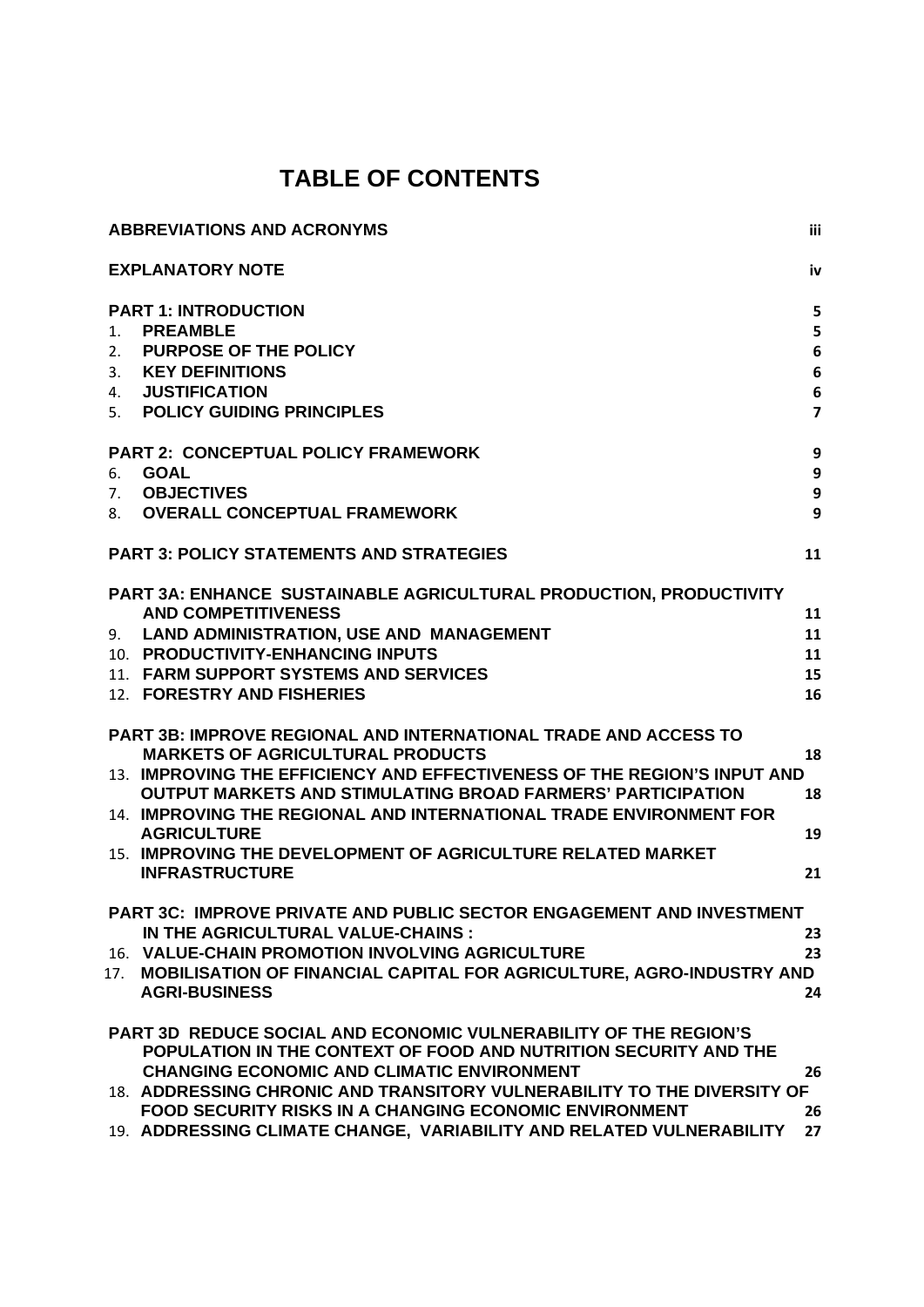|     | 20. MITIGATING GENDER RELATED VULNERABILITY AND MARGINALISATION    | 28 |
|-----|--------------------------------------------------------------------|----|
| 21. | MITIGATING HIV/AIDS RELATED VULNERABILITY AND MARGINALISATION      | 29 |
|     | 22. MITIGATING THE VULNERABILITY OF MIGRANT/MOBILE RURAL PEOPLE    | 29 |
|     | 23. FIGHTING AGAINST UNEMPLOYMENT AND MARGINALISATION OF THE RURAL |    |
|     | <b>YOUTH</b>                                                       | 30 |
|     |                                                                    |    |
|     | <b>PART 4: POLICY IMPLEMENTATION MECHANISMS</b>                    | 31 |
|     | 24. CONDITIONS FOR SUCCESSFUL IMPLEMENTATION                       | 31 |
|     | 25. PHASED PLANNING AND IMPLEMENTATION                             | 31 |
|     |                                                                    |    |
|     | 26. FINANCIAL INSTRUMENTS                                          | 32 |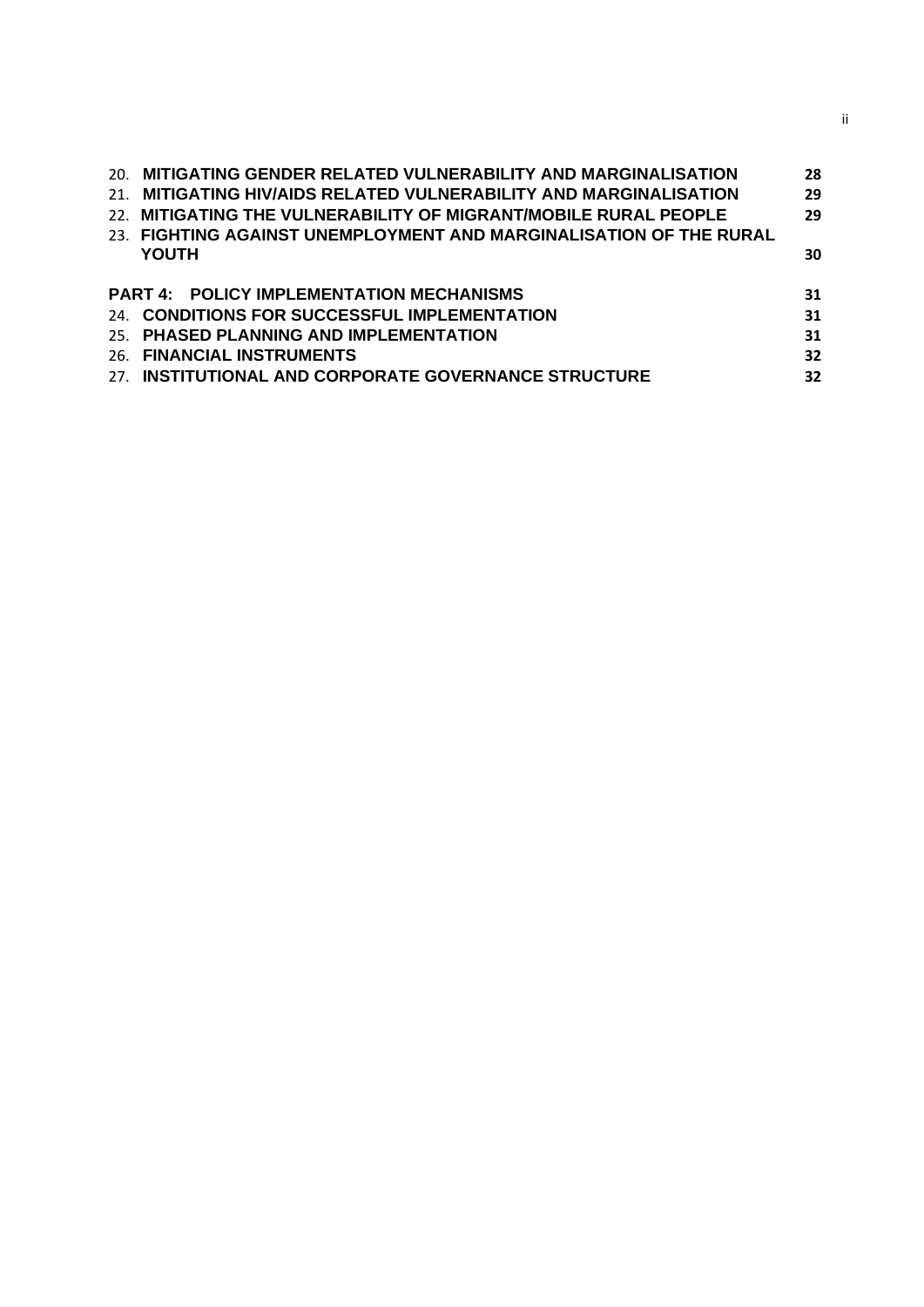#### **ABBREVIATIONS AND ACRONYMS**

ADF Agricultural Development Fund of the SADC Regional Agricultural Policy AIMS Agriculture Information Management System AU African Union B2B Business to Business CA Conservation Agriculture CAADP Comprehensive Africa Agricultural Development Programme CCARDESA Centre for Coordination of Agricultural Research and Development for Southern **Africa** CET Common External Tariff COMESA Common Market for Eastern and Southern Africa CSO Civil Society Organisation EAC Eastern Africa Community EU European Union FANR Food, Agriculture and Natural Resources FAO Food and Agriculture Organisation of the United Nations FMD Foot and Mouth Disease FTA Free Trade Area GDP Gross Domestic Product GMO Genetically Modified Organisms **ICP** International Cooperating Partners **IFPRI** International Food Policy Research Institute MDG Millennium Development Goals MIC Middle Income Country MS Member States of SADC NEPAD New Partnership for Africa's Development NTB Non Tariff (trade) Barrier PPP Public Private Partnership PRSP Poverty Reduction Strategy Papers R&D Research and Development RAP Regional Agricultural Policy REC Regional Economic Community ReSAKSS-SA Regional Strategic Analysis and Knowledge Support System for Southern **Africa** RISDP Regional Indicative Strategic Development Plan RTA Regional Trade Agreements SACAU Southern African Confederation of Agricultural Unions SACU Southern African Customs Union SADC Southern African Development Community SLRSF SADC Land Reform Support Facility SPS Sanitary and Phyto-Sanitary TAD Trans-boundary Animal Diseases TFCA Trans-Frontier Conservation Areas UN United Nations US United states (of America) VAA Vulnerability assessment and analysis WTO World Trade Organisation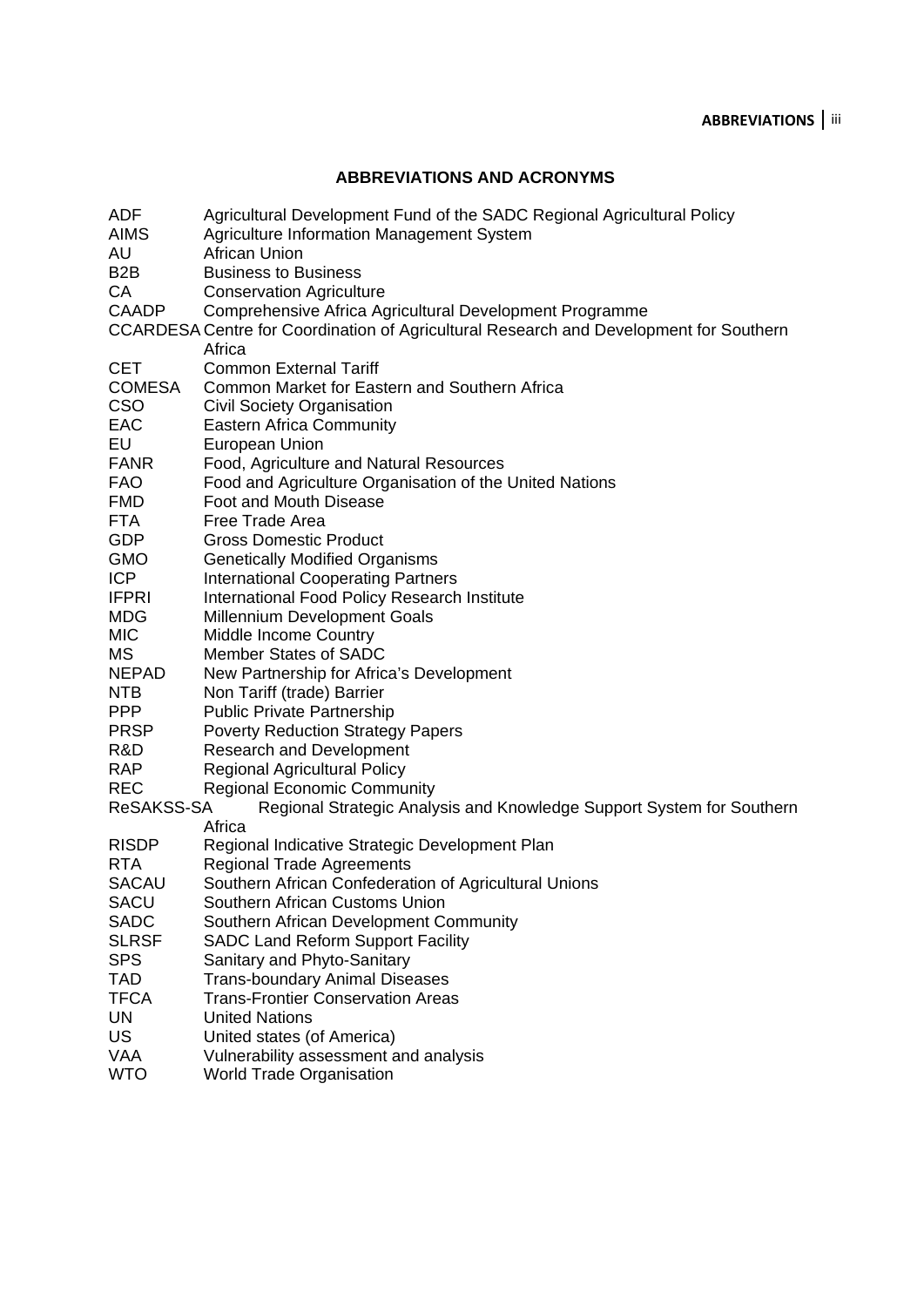## **REGIONAL AGRICULTURAL POLICY**

## **EXPLANATORY NOTE**

This policy document is divided into four parts:

Part 1, **Introduction:** outlines the purpose of the policy and the context within which it has been developed;

Part 2, **Conceptual Policy Framework:** sets out the goal, overall and specific objectives.

Part 3, **Policy and Strategy Statements:** sets out the policy issues and strategic interventions that would address each of the issues, towards the attainment of the overall policy goal and objectives.

Part 4, **Policy Implementation Mechanisms:** provides an overview of proposed implementation plan and mechanisms to operationalise the policy. Detailed instruments will require to be developed for each of these mechanisms.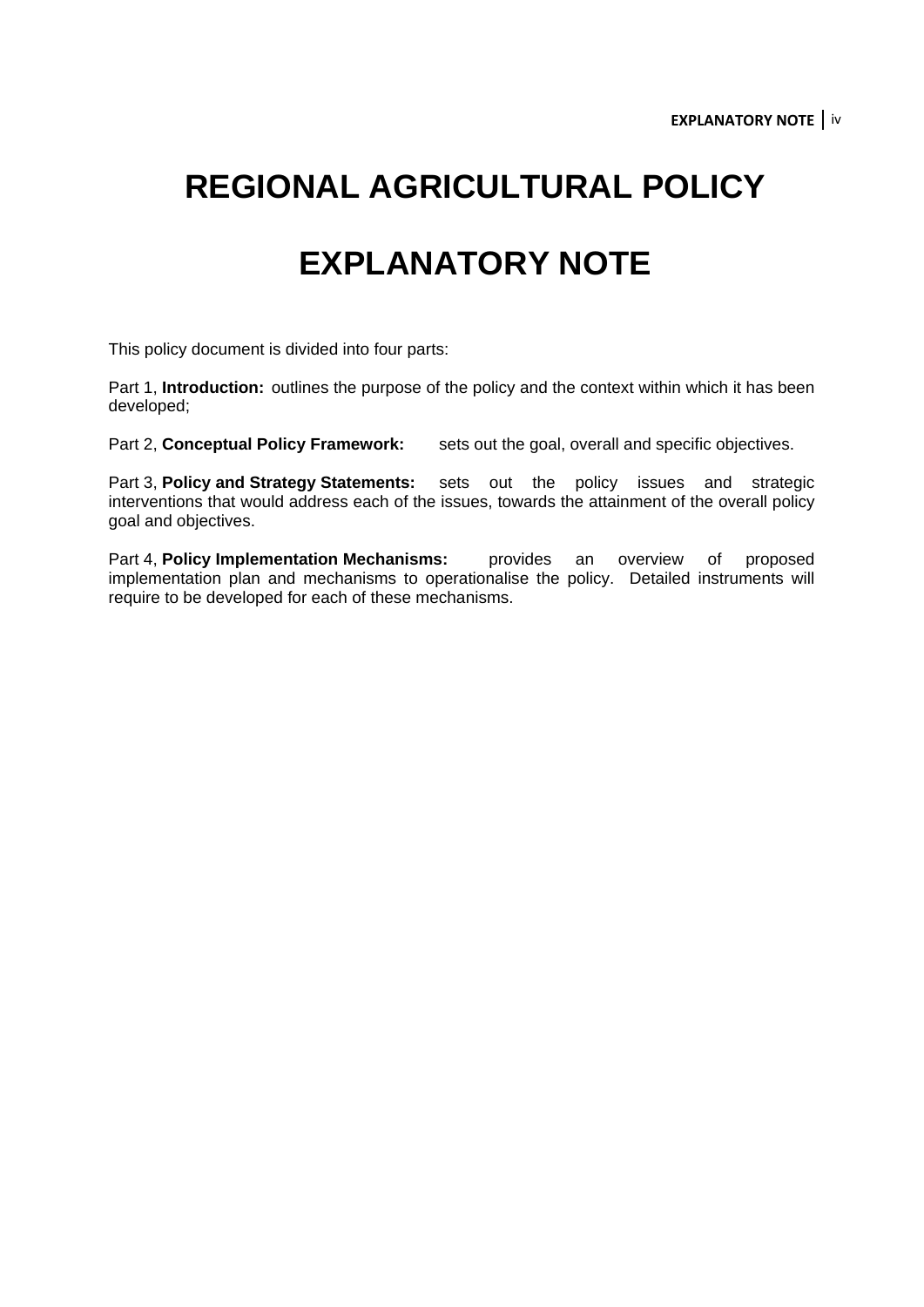## **REGIONAL AGRICULTURAL POLICY PART 1**

## **INTRODUCTION**

#### **1. PREAMBLE**

1) **WHEREAS** the SADC Member States recognise the importance of Agriculture to economic growth, socio-economic development and poverty reduction, and the attainment of the SADC Common Agenda as articulated in the SADC Treaty of 1992 under Article 5 and further specified in the Report on the Review of Operations of SADC Institutions of March 2001;

2) **AND WHEREAS** Member States emphasised in the 2003 SADC Regional Indicative Strategic Development Plan (RISDP), co-operation in sustainable food security. Food Security, as defined in the Dar-es-Salaam Declaration of 2004, aims to achieve lasting access to safe and adequate food at all times by all people of SADC for an active and healthy life;

3) **AND WHEREAS** Member States further elaborated the RISDP, in relation to Agriculture and Food Security, in the Dar-es-Salaam Declaration and Action Plans on Agriculture and Food Security of 2004;

4) **AND WHEREAS** Member States acknowledge the decision to adopt the Comprehensive Africa Agriculture Development Programme (CAADP) at the Maputo Summit of the African Union (AU) in July 2003 as a framework for accelerating agricultural development and food security on the continent:

5) **AND WHEREAS** Member States acknowledge that the majority of the people live in rural areas mainly as smallholder farmers and rely on agriculture for their livelihood, the agriculture sector remains a critical employer.

6) **AND WHEREAS** Member States are committed to ensuring enhanced contribution to agricultural development and food security by women, youth and other vulnerable groups by guaranteeing them effective access to productive resources, services and social/economic opportunities. In particular, Member States acknowledge that women in agriculture who make up more than 50% of the rural population, play a central role in producing, harvesting, processing, storage and marketing of food;

7) **AND WHEREAS** the SADC region has the capacity and can master the resolve to realise its great potential to be a leading agricultural player on the continental and global scenes as it is endowed with abundant land and a wide range of related natural resources including fisheries and forestry, and generally a favourable climate for growing food;

8) **AND WHEREAS** Member States acknowledge the deep interconnectedness of agriculture with almost every other sector of the economy, hence the central role of agricultural development to the growth of both urban and rural economies including the rural non-farm sector, and the transformation of the largely agrarian population to a more industrialised economy;

9) **AND WHEREAS** at the Meeting of SADC Council of Ministers held in Lusaka, Zambia from 14 – 15 August 2007, Member States approved the review and harmonisation of the policy for Agriculture, Forestry and Fisheries;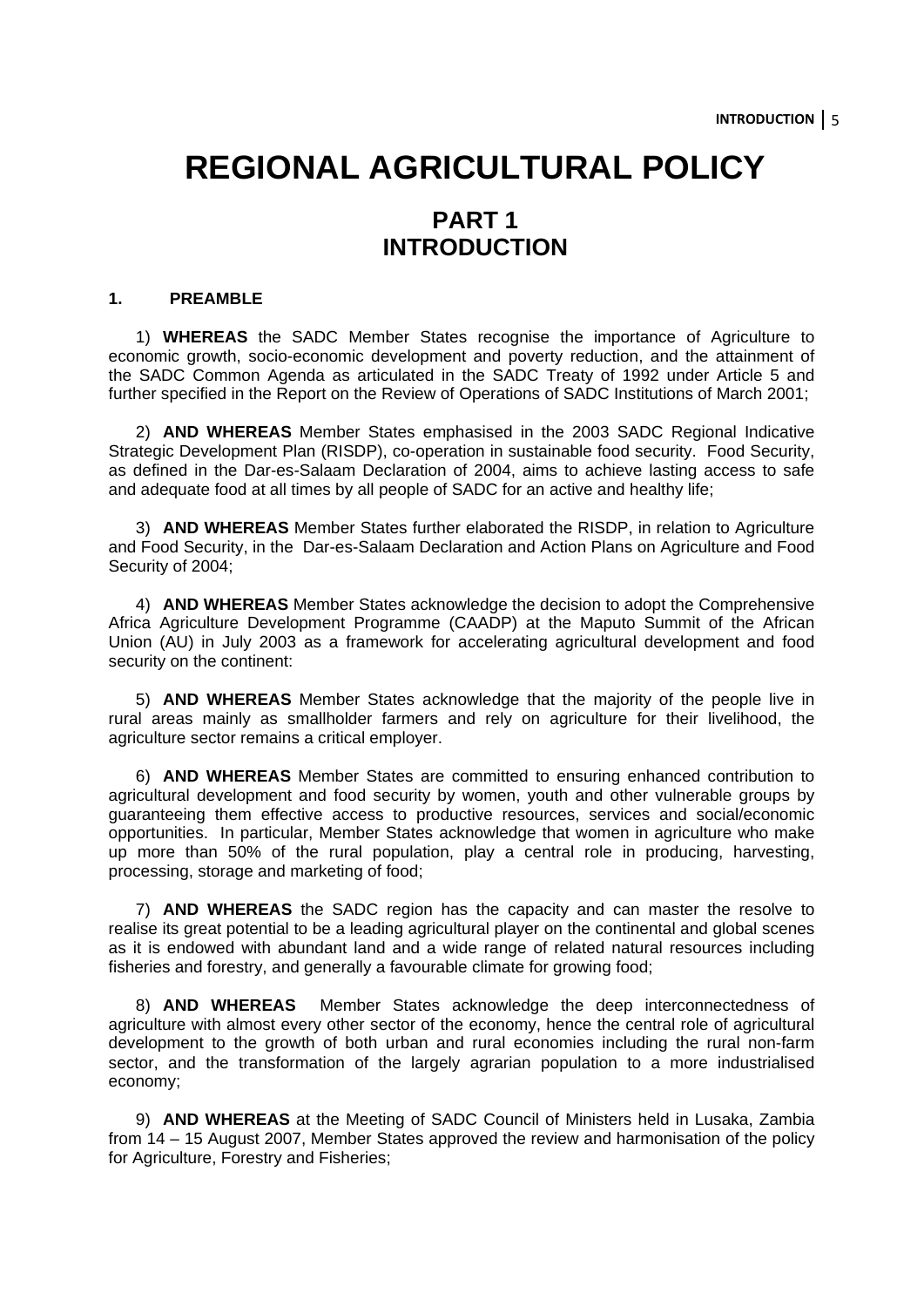10) **NOW THEREFORE** Member States agree to establish herein the policy for the agricultural sector entitled the SADC *Regional Agricultural Policy (RAP).* 

#### **2. PURPOSE OF THE POLICY**

11) The purpose of the SADC Regional Agricultural Policy (hereinafter referred to as the 'Policy') is to *define common agreed objectives and measures to guide, promote and support actions at regional and national levels in the agricultural sector of the SADC Member States in contribution to regional integration and the attainment of the SADC Common Agenda*.

#### **3. KEY DEFINITION**

12) The definition adopted for the 'Agriculture Sector' in this Policy is as agreed by the African Union (AU) and New Partnership for Africa's Development (NEPAD), which is based on the Classification of Functions of Government (COFOG), revised by the United Nations in 1989 and adopted by SADC Ministers in June 2007 in Lusaka, Zambia. The Agriculture Sector covers crops, livestock, forestry and fisheries.

#### **4. JUSTIFICATION**

13) Agriculture remains central to poverty reduction, growth, food and nutrition security in the Region. It provides a livelihood including subsistence, employment, income and wealth creation for nearly 61% of the Region's 277 million people (2010). Furthermore, it contributes 8% of the SADC region's Gross Domestic Product (GDP) which rises above 28% when all middle income countries are excluded.

14) The performance of agriculture has been positive at an annual growth rate of 2.6% against a population growth rate of 2.5% during the last decade. Regional production of cereals increased by 46% (2003 – 2012) due mainly to maize production increases of 40% while production of rice, wheat, sorghum and millet has remained relatively constant. Cassava production has more than doubled in the past 20 years. Similarly, livestock production increased by an average of 3% per annum. Forestry and fisheries production also showed positive growth during the same period with substantial increases in aquaculture.

15) In addition, there is great potential for growth in the region based on its natural endowments. Furthermore, the growth in urban population and global demand for agricultural products provides the region with added opportunities.

16) In spite of this positive performance, the region remains a net importer of most agricultural products. Malnutrition and food insecure population remains high with child underweight above 26% in nearly all countries in the region. Challenges remain as:

- Low labour productivity in agriculture which is 30 times lower than in developed countries though labour productivity in commercial agriculture is comparable to international standards;
- Low land productivity which has grown by a mere 1 % per annum from the 1990s;
- Low cereal yields which have remained between 1.5 and 1.7 mt /ha on average since 2000. This is below the Africa average of 2 mt/ha and 8 mt/ha for developed countries;
- Whilst intra-regional agricultural trade has performed better than other sectors, overall intra-regional trade remains, at 10% of total trade, compared to 30% in the Association of Southeast Asian Nations (ASEAN) region; and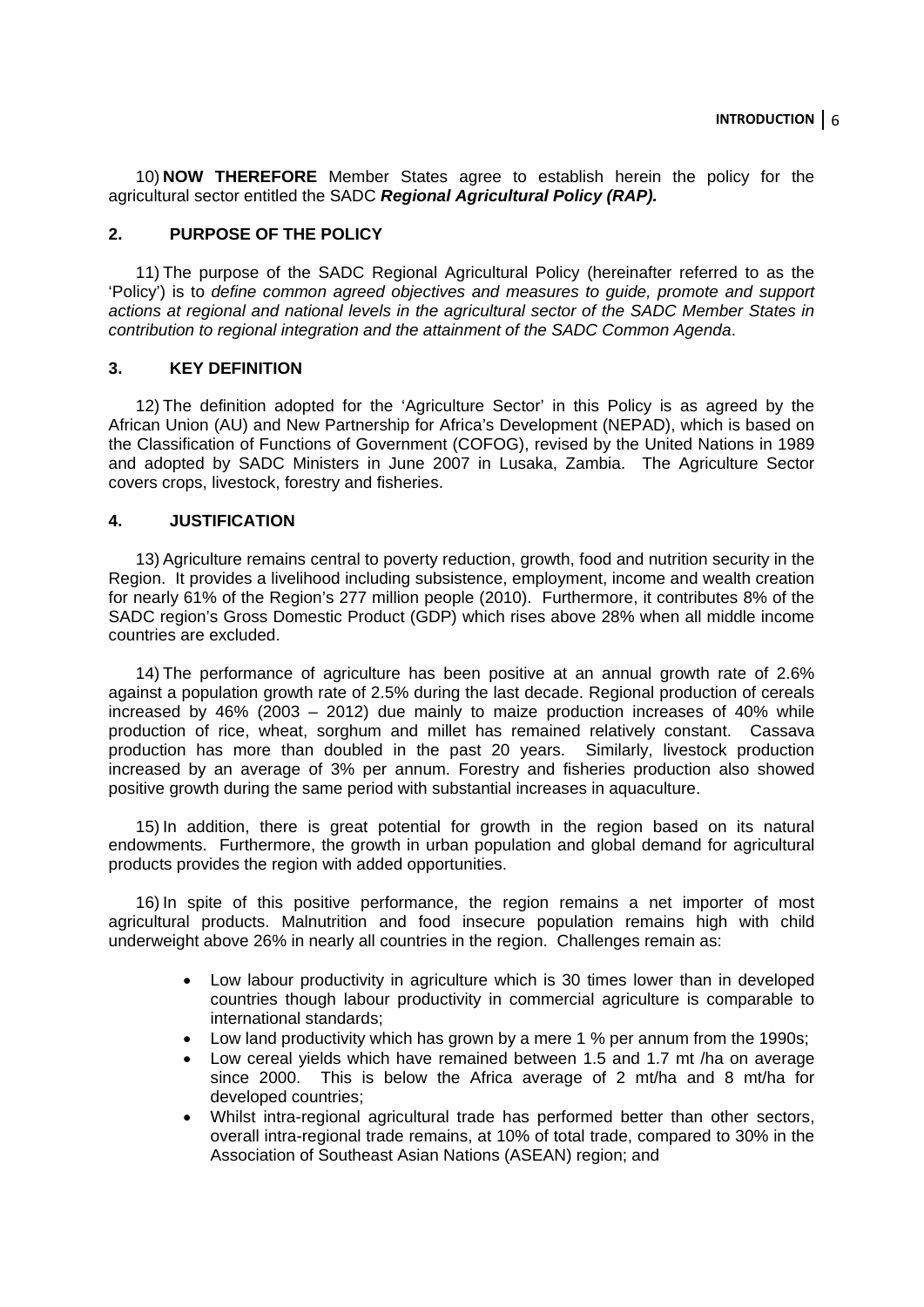• Declining forest resources which have gone down by 0.6% per annum due mainly to deforestation.

#### **5. GUIDING PRINCIPLES**

17) The guiding principles for formulation and implementation of the Policy are:

- a. **Subsidiarity** whereby all programmes and activities are undertaken at levels where they can be best handled. The Policy will only undertake regional initiatives where regional coordination adds value to Member States' individual interventions and actions.
- b. **Additionality** only programmes that add value to regional integration, or enhance the capacity to achieve Policy objectives will be implemented as priorities.
- c. **Complementarity**  regional programmes should be complementary to programmes developed and implemented at the national level.
- d. **Proportionality** action at the regional level should not exceed that which is necessary to achieve the objectives of the Policy avoiding imposing on Member States rules that are too stringent or efforts that are too great relative to those that would be reasonable or effective.
- e. **Regionality** the regional level only deals with issues that concern two or more Member States.
- f. **Coherence**  the policy framework should be consistent with global, continental and regional initiatives.
- g. **Partnership and Consultation**  ensure the permanent involvement of stakeholders in the agricultural and related sectors in the identification of solutions to constraints, implementation, monitoring and evaluation of the Policy.
- h. **Responsiveness to change** acknowledgement that the Policy must be an organic or evolving policy, rather than a static instrument, that focuses on a set of basic fundamentals and grows iteratively in response to experience and changing circumstances.
- i. **Market Integration** acknowledgement that all programmes and activities which directly integrate markets should be undertaken to facilitate free movement of factors of production, goods and services as well as the promotion of regional specialization based on comparative advantages.
- **j.** Environmental sustainability regional programmes should aim at maintaining the region's "natural capital" and, along with both social sustainability and economic sustainability, contributing to sustainable development that meets the needs of the present without compromising the ability of future generations to meet their own needs.
- k. **Progressivity** allow for moving forward in such a manner that takes into account different national circumstances and particular interests.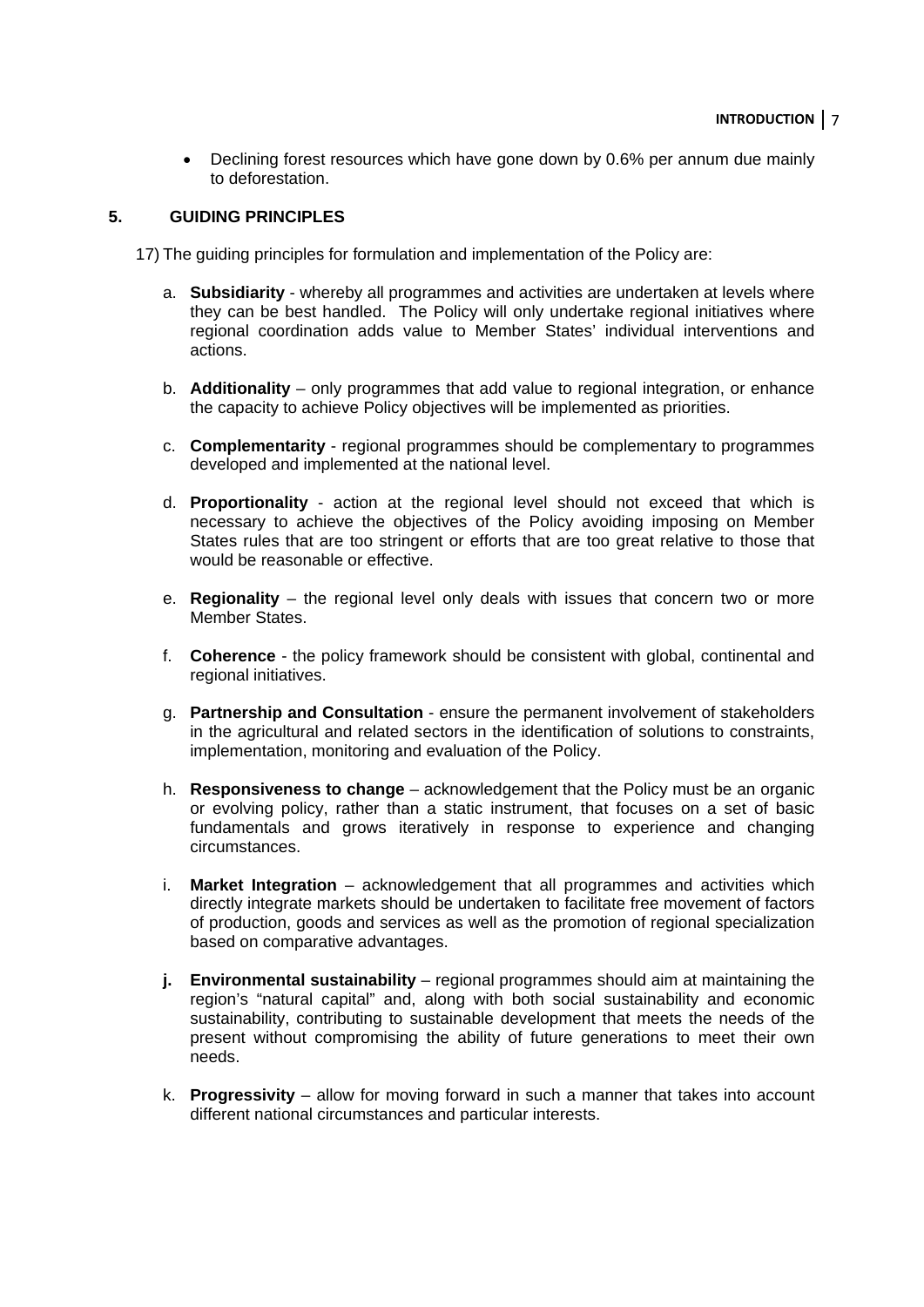l. **Solidarity** – the region guarantees a minimum level of cohesion between its members and provides common financial, human and institutional resources to reduce the disparities that exist between the members.

18) The Policy further recognises the existence and importance of SADC Protocols and policies with direct or indirect impact on the region's agriculture. These include but are not limited to the SADC Protocol on Trade and associa*ted annexes including the Annex on Sanitar*y *and Phytosanitary (SPS); Protocol on Fisheries; Protocol on Forestry; Protocol on Wildlife Conservation and Law Enforcement; Protocol on Shared Water Courses; Protocol on Gender and Developmen*t; *Protocol on Transport, Communication and Meteorology* and the SADC Water Policy. The Protocol on Environment and the SADC Industrialisation Policy are under formulation. The Policy takes fully into account relevant commitments and interventions identified in these frameworks.

19) The Policy also takes into account all key continental and international strategic frameworks that affect or are affected by agriculture, forestry and fisheries including the African Union (AU) / New Partnership for Africa's Development (NEPAD) Comprehensive Africa Agriculture Development Programme (CAADP); and the United Nations Millennium Development Goals (MDGs).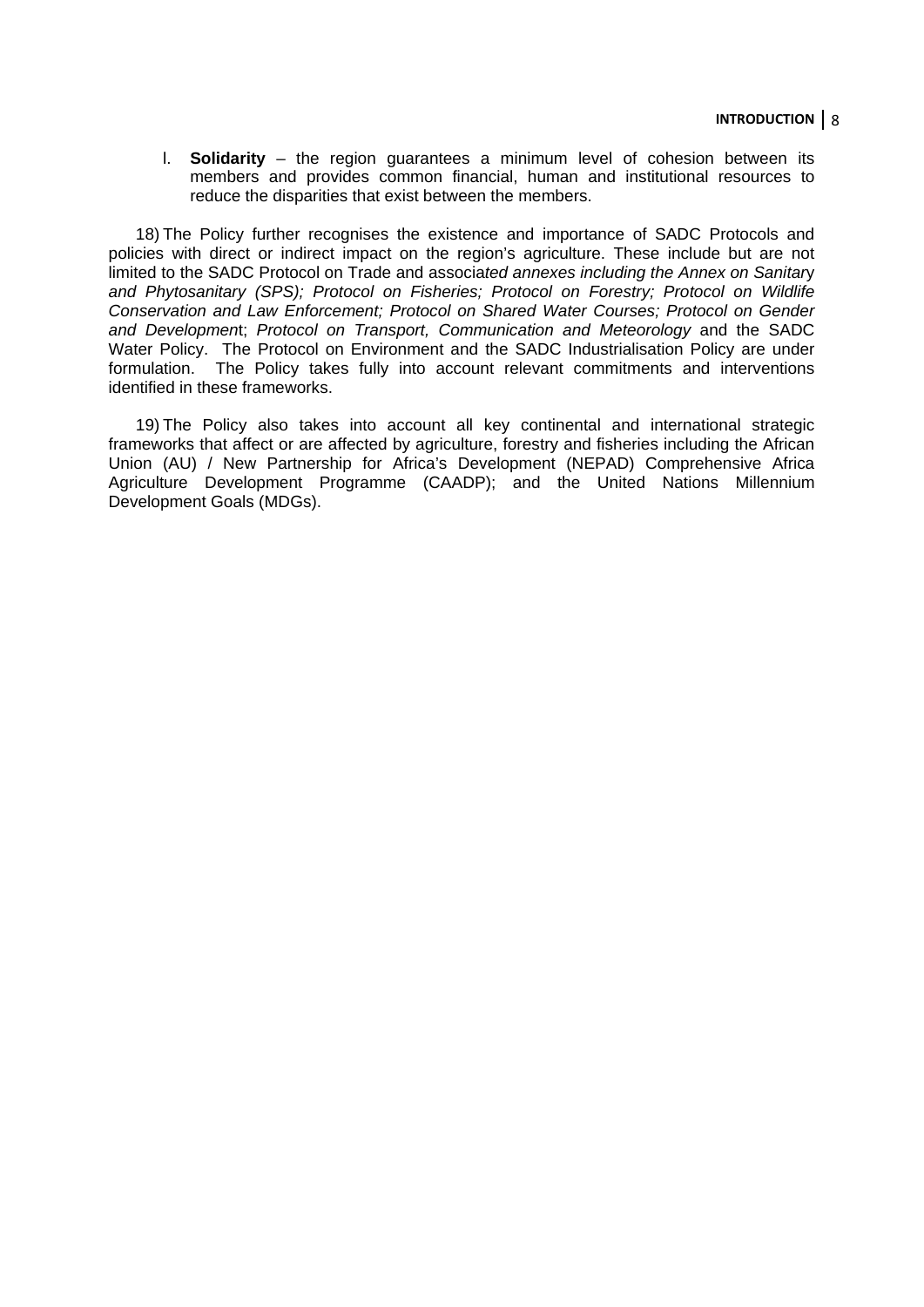#### **PART 2 CONCEPTUAL POLICY FRAMEWORK**

#### **6. GOAL**

20) The goal of the Policy is to contribute towards the attainment of the SADC Common Agenda which promotes sustainable and equitable economic growth and socio-economic development.

#### **7. OBJECTIVES**

21) The overall objective of the Policy is to contribute to sustainable agricultural growth and socio-economic development.

22) The Policy specific objectives are to:

- a. Enhance sustainable agricultural production, productivity and competitiveness;
- b. Improve regional and international trade and access to markets of agricultural products;
- c. Improve private and public sector engagement and investment in the agricultural value-chains; and
- d. Reduce social and economic vulnerability of the region's population in the context of food and nutrition security and the changing economic and climatic environment.

23) Due to the interrelationship of the specific objectives, the interventions identified for each policy issue are naturally intertwined.

24) In achieving the above specific objectives, the Member States will make provision for flexibility in approaches, programme design, implementation and in the management of the Policy to accommodate Member States' differences, where applicable.

#### **8. OVERALL CONCEPTUAL FRAMEWORK**

25) The overall conceptual framework of the Policy is diagrammatically depicted overleaf.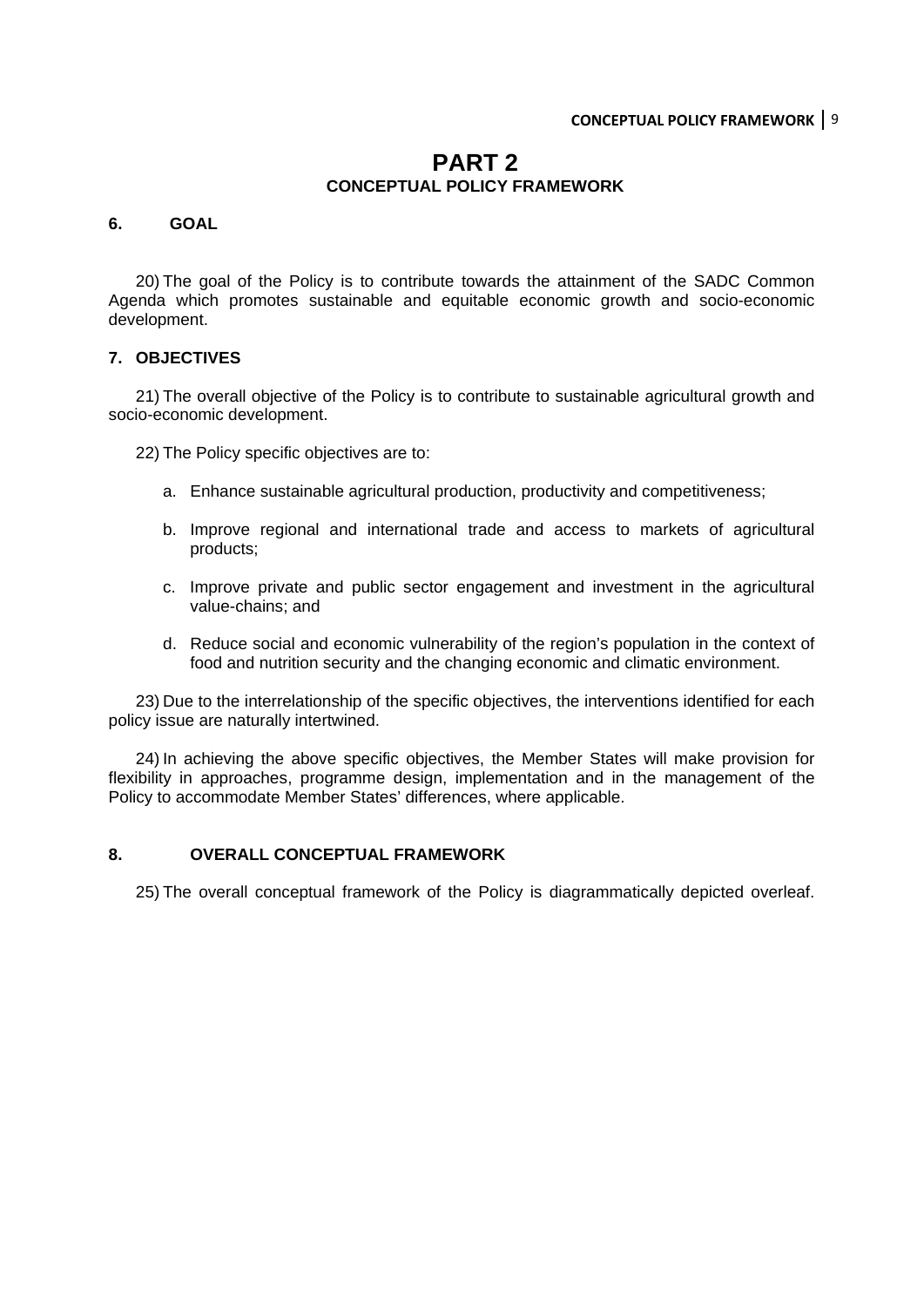**CONCEPTUAL POLICY FRAMEWORK** 10

#### **REGIONAL AGRICULTURAL POLICY – CONCEPTUAL FRAMEWORK**

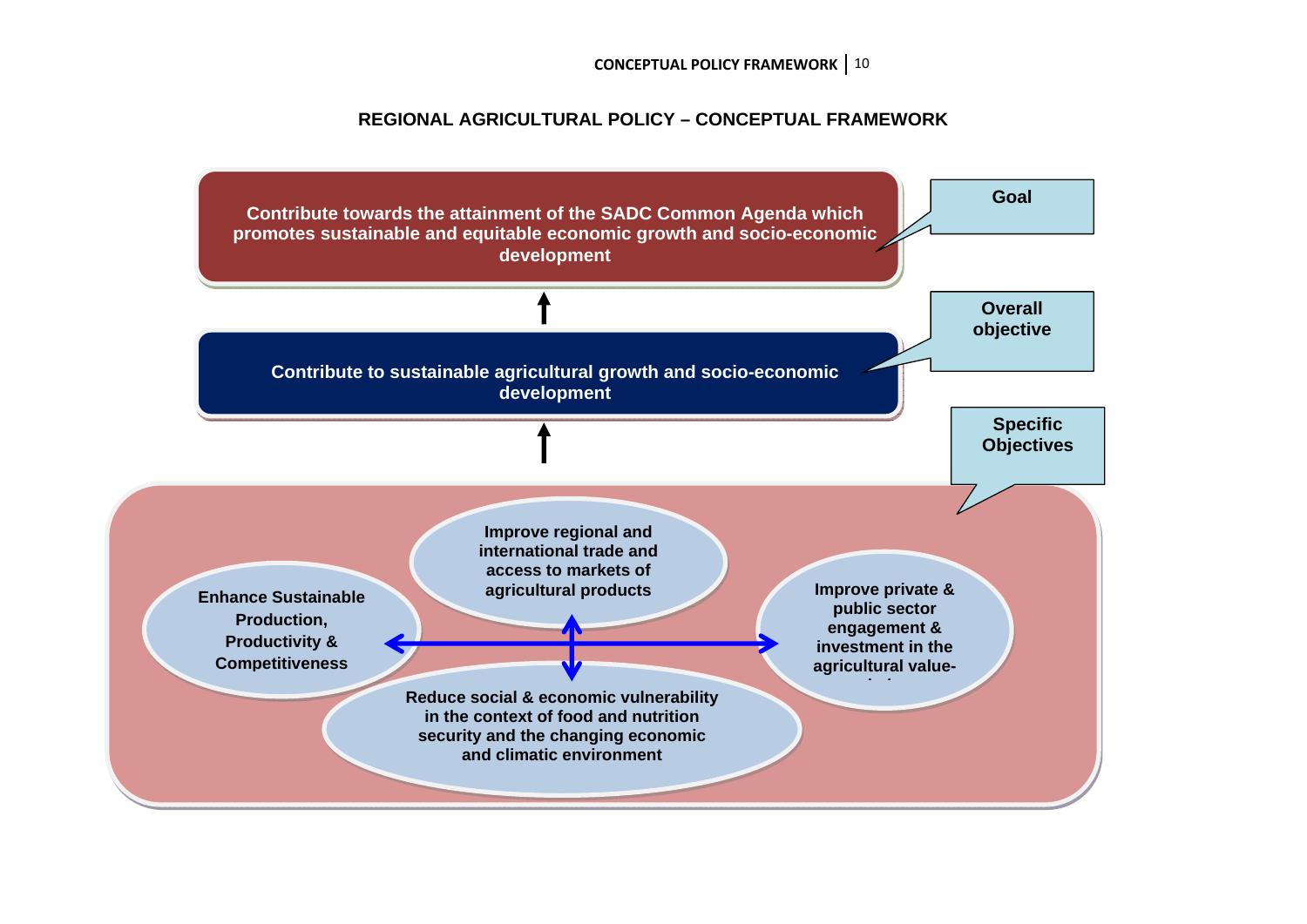### **PART 3: POLICY STATEMENTS AND STRATEGIES**

### **PART 3A: ENHANCE SUSTAINABLE AGRICULTURAL PRODUCTION, PRODUCTIVITY AND COMPETITIVENESS**

## **9. LAND ADMINISTRATION, USE AND MANAGEMENT**

*9.1. Policy Statement: SADC shall facilitate, coordinate and support initiatives to improve land administration, use and management.* 

26) Recognising that the nature and degree of land and agrarian problems vary by Member State depending on historical, cultural and political considerations, land use management issues have the potential to undermine food and nutrition security, poverty reduction, economic growth, and political stability in the region. Hence the importance attached to land use management as directed by the SADC Council of Ministers in March 2003 through the directive to establish the SADC Land Reform Support Facility (SLRSF).

27) Therefore, the proposed interventions will include:

- a. Facilitating the implementation of various frameworks on land tenure including the SLRSF, the AU Framework and Guidelines on Land Policy in Africa, and the FAO Voluntary Guidelines on the Responsible Governance of Tenure of Land, Fisheries and Forests in the context of National Food Security, with particular focus on access to land, land tenure security, management, rehabilitation and sustainable utilisation, administration, adjudication and reform;
- b. Coordinating the development of regional land policy guidelines and facilitating domestication at the national level;
- c. Promoting land policy research and development (R&D) taking into account gender, youth and vulnerable groups; and
- d. Promoting access to land for the disadvantaged groups of the population;
- e. Promoting investment in land administration, use and management

#### **10. PRODUCTIVITY- ENHANCING INPUTS**

28) For the region to attain regional food and nutrition security in the short to medium – term, access to affordable, appropriate and cost-effective productivity-enhancing inputs including improved plant and animal genetic material, and enhanced application of mineral and/or organic nutrients to correct soil fertility, must be prioritised. Assured access to cost effective yieldenhancing inputs for sustained application on farms is the most direct means to raise productivity.

29) To increase productivity, activities must aim at reducing pre and post-harvest losses. This requires the management of pests and diseases and the provision of appropriate market infrastructure and services.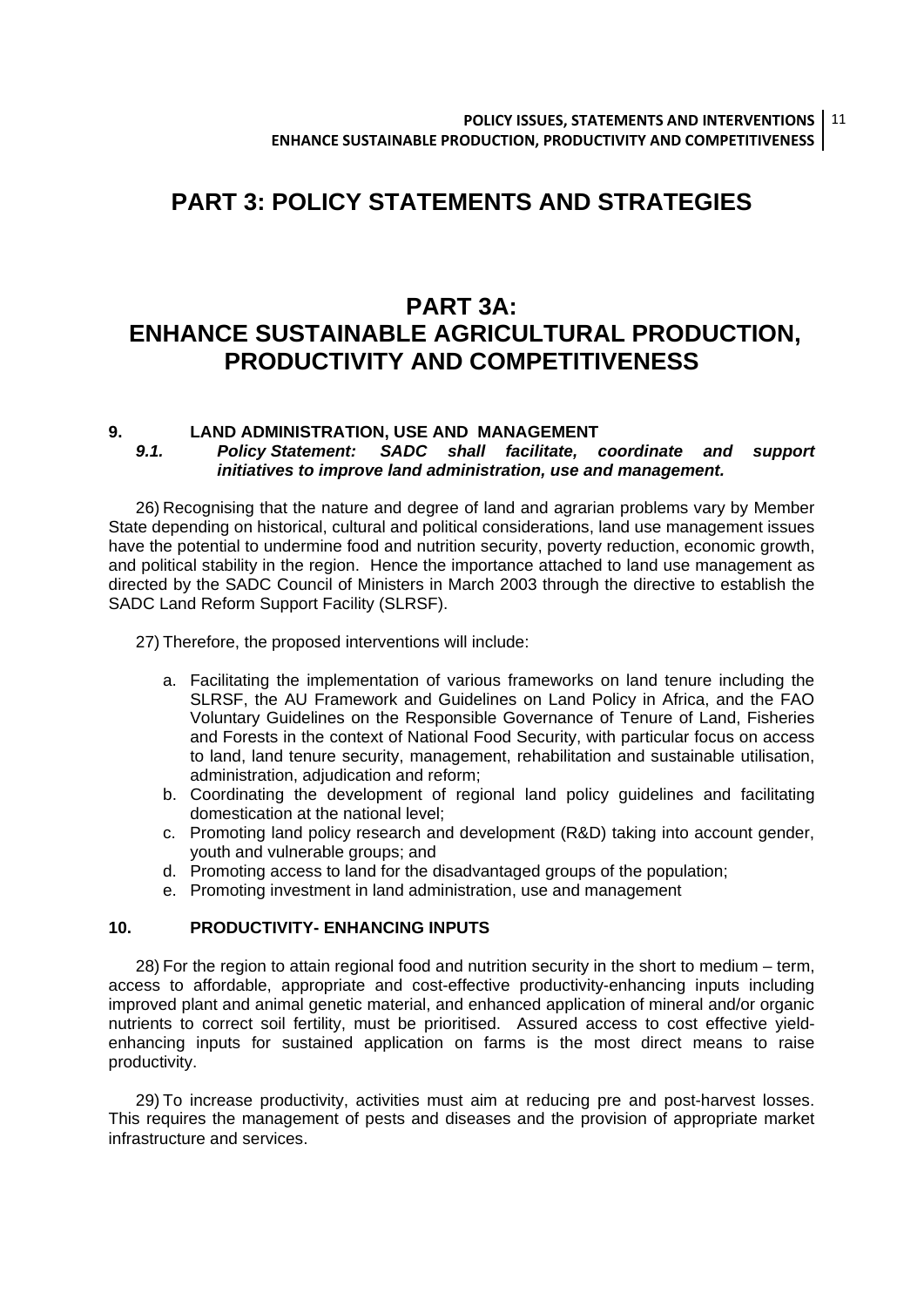#### **POLICY ISSUES, STATEMENTS AND INTERVENTIONS** 12 **ENHANCE SUSTAINABLE PRODUCTION, PRODUCTIVITY AND COMPETITIVENESS**

30) Without adequate water provision, production and productivity will remain a challenge. It is critical therefore that water resources for agriculture be prioritised.

31) Similarly, farmer participation in certain production processes is limited by low levels of mechanical as well as electrical energy use. To that effect, the provision of energy for agriculture is key to increased production, productivity and competitiveness.

#### *10.1. Policy Statement: SADC shall complement national interventions by promoting and supporting measures to improve farmer access to improved plant and animal genetic material and the adoption of biotechnology in crop and livestock development*

32) Few farmers are able to access improved and adequate levels of supply of technologically improved plant and animal genetic material. This situation seriously impedes agricultural production and productivity. On the other hand, the loss of indigenous plant and animal genetic material that is well adapted to regional conditions, including tolerance to climatic stresses, has aggravated the situation. Coupled with suboptimal production practices such as inadequate and in appropriate husbandry, nutrition and rangeland management, agricultural productivity in the region has deteriorated.

33) Worldwide modern biotechnology including genetic modification technology has been in use for more than two decades. However debate about the food safety, environmental safety and socio-economic impacts of genetically modified organisms (GMOs) is still vigorous. Whilst biotechnology can contribute to solving agricultural productivity and environmental degradation challenges, the lack of capacity to regulate GMOs is a potential deterrent to embracing and adequately harnessing its potential.

34) Therefore, the proposed interventions will include:

- a. Facilitating private/public sector initiatives that promote economies of scale in production and distribution of improved seeds, as well as other plant and animal genetic materials;
- b. Promoting forage research and the establishment of viable forage seed industry;
- c. Promoting regional value-chain partnerships in stockfeed production;
- d. Facilitating agreement on a harmonised approach to the safe use of modern biotechnology and clarifying how to deal with GMOs;
- e. Promoting national capacity and regional collaboration for research in biotechnology and biosafety; ; and
- f. Facilitating the implementation of the SADC Harmonised Seed Regulatory System.

#### *10.2. Policy Statement: SADC shall complement national interventions by promoting and supporting measures for conservation and sustainable use of plant and animal genetic resources for food and agriculture*

35) Plant and animal genetic resources are crucial for sustainable production, providing the biological basis for food security and supporting economic livelihoods of people. They are the breeders' most important raw material and the farmers' most essential input for improving the quality and quantity of farm produce. Indigenous knowledge and practices form the basis for ensuring food security, and they often play important roles in the conservation of local agricultural biodiversity.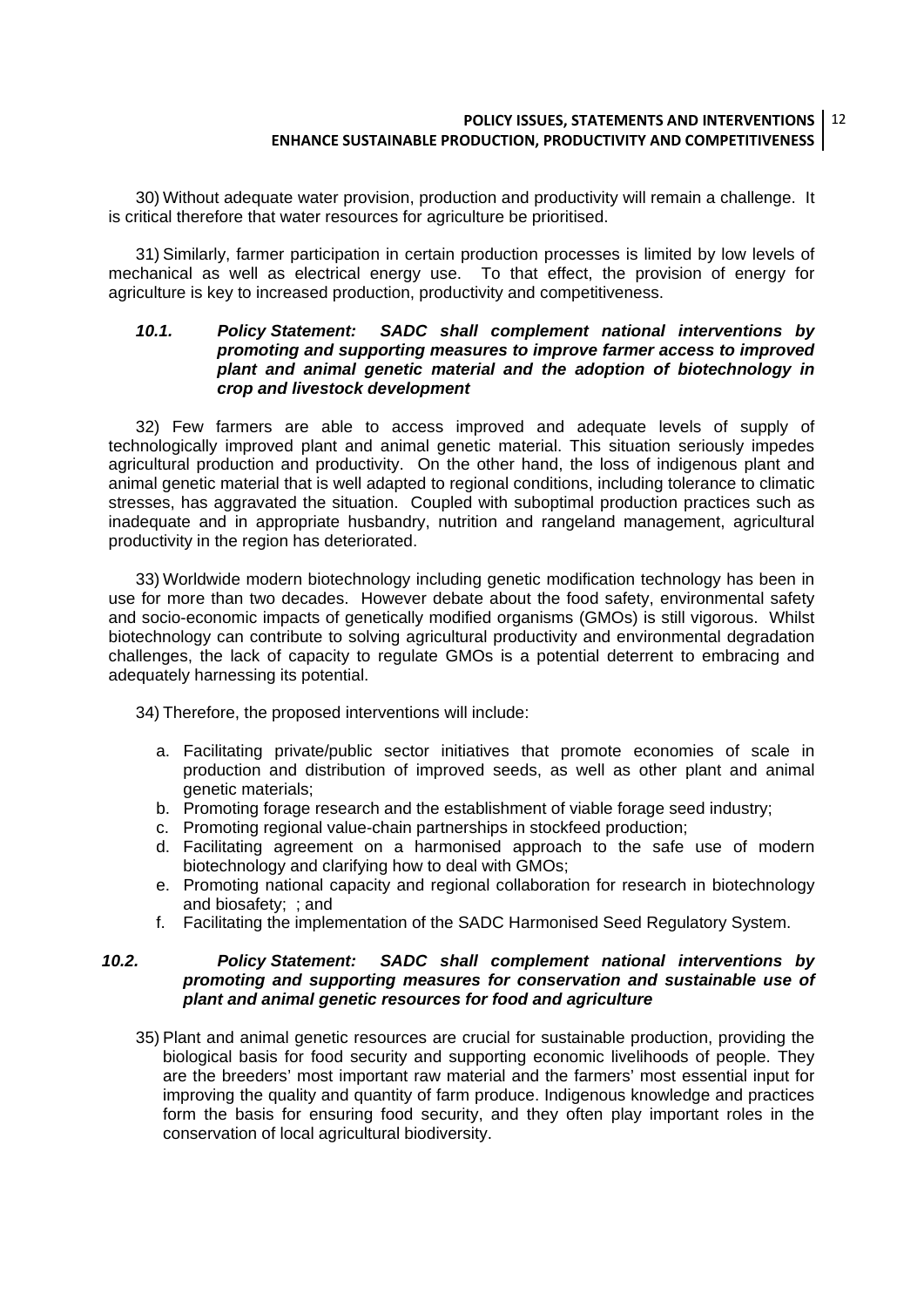#### **POLICY ISSUES, STATEMENTS AND INTERVENTIONS** 13 **ENHANCE SUSTAINABLE PRODUCTION, PRODUCTIVITY AND COMPETITIVENESS**

- 36) The SADC region is endowed with a wealth of plant and animal genetic resources and indigenous innovations with the potential to contribute significantly to economic growth and people's wellbeing. However, these genetic resources are rapidly being lost thereby threatening the well-being of the population by affecting ecological processes that provide the ingredients for food, medicine, shelter and livelihoods. The Region has made efforts to conserve plant and animal genetic resources for food and agriculture.
- 37) Therefore, the proposed interventions will include:
	- a. Promoting *ex-situ* and *in-situ/*on-farm conservation of genetic resources for food and agriculture;
	- b. Strengthening national and regional capacity to conserve genetic resources;
	- c. Promoting the development of crop varieties and animal breeds that are adaptable to climate change and variability;
	- *d.* Promoting the access and benefit sharing of plant and animal genetic resources for food and agriculture; and
	- e. Promoting collection and dissemination of information on genetic resources to enhance utilisation of conserved material.

#### *10.3. Policy Statement: SADC shall complement and support national interventions to promote effective soil fertility management systems.*

38) Soil fertility decline due to a range of factors from depletion of soil nutrients that results from continuous cropping without replenishment, to poor land management and poor general agricultural practices, is generally wide spread throughout the region. Raising the levels of organic and non-organic nutrient application and good agricultural practices including conservation agriculture (CA) will not only improve soil-fertility but also reduce environmental costs and offer interesting options for smallholder farming intensification.

39) Therefore, the proposed interventions will include:

- a. Promoting implementation of integrated soil fertility management programmes based in particular on soil mapping and adapted to soil diversity;
- b. Promoting private and public sector initiatives that promote economies of scale in the production, importation and distribution of fertilisers and complementary soil-fertility enhancing inputs; and
- c. Facilitating the harmonisation and standardization of guidelines on the proper use and disposal of fertilizer and other agrochemicals.

#### **10.4.** *Policy Statement: SADC shall complement and support national interventions to improve the management of trans-boundary threats including pests and diseases*

40) The prevalence of migratory pests including quelea birds, locusts and armyworm, results in significant crop losses every year. The control of migratory pests including cross border movement through trade are of particular regional relevance. Similarly, the surveillance and control of trans-boundary animal diseases (TAD) such as Contagious Bovine Pleuropneumonia (CBPP), foot-and-mouth disease (FMD) as a result of wildlife-livestock interaction, *Peste des Petits Ruminants* (PPR) and African Swine Fever (ASF) and other trans-boundary threats such as fires and theft is critical to livestock production.

41) Therefore, the proposed interventions will include: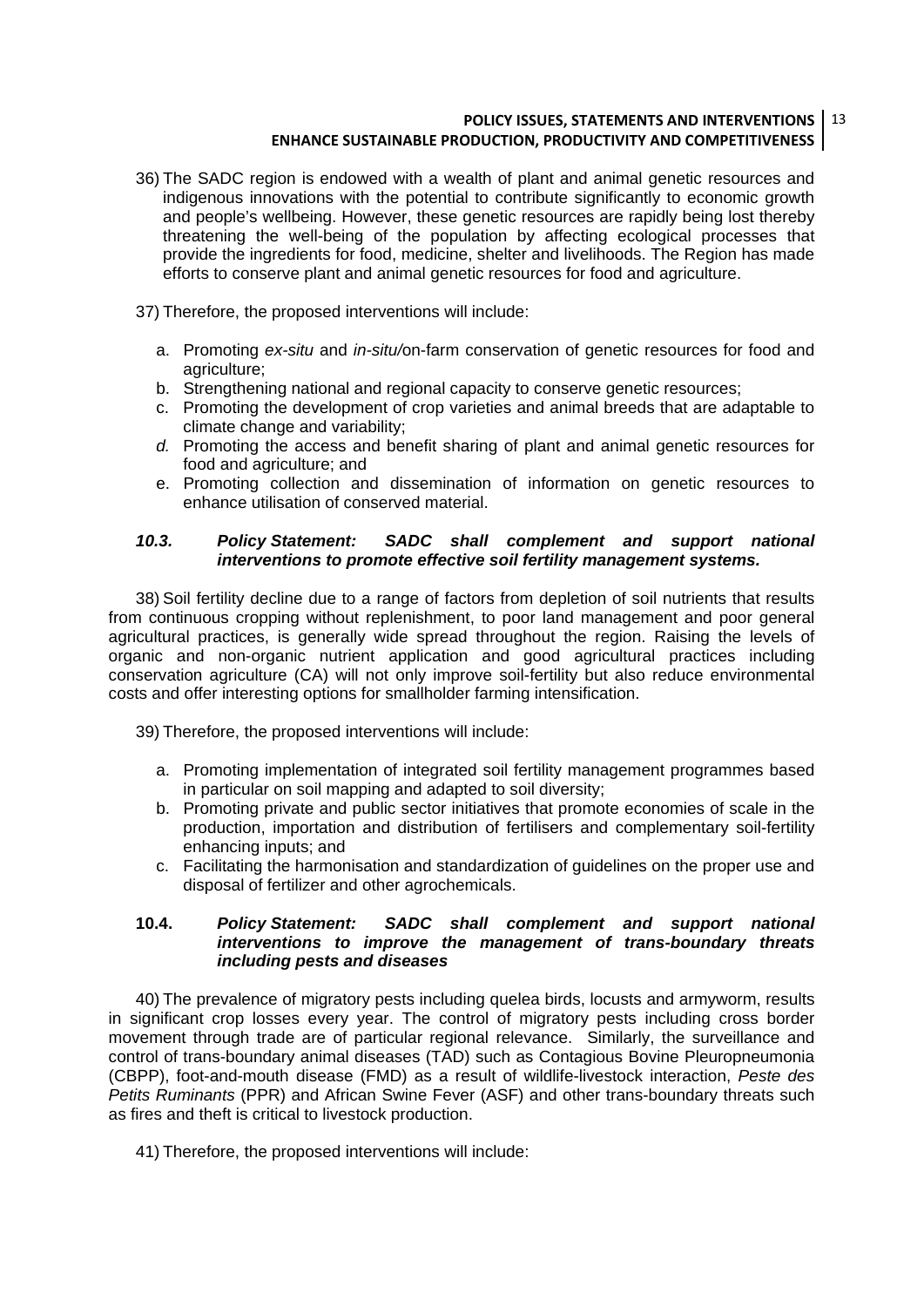#### **POLICY ISSUES, STATEMENTS AND INTERVENTIONS** 14 **ENHANCE SUSTAINABLE PRODUCTION, PRODUCTIVITY AND COMPETITIVENESS**

- a. Harmonising Sanitary and Phytosanitary regulations in Member States in line with the Sanitary and Phytosanitary (SPS) Annex of the SADC Protocol on Trade;
- b. Harmonising national veterinary service systems to international standards;
- c. Harmonising national and regional early warning and response systems for Transboundary Animal Diseases (TADs), zoonoses and crop pests;
- d. Strengthening surveillance and control of major crop pests and diseases in the region;
- e. Building Member States' national capacities to manage transboundary pests and diseases of crops and comply with International Plant Protection Convention (IPPC) standards; and
- f. Informing and promoting coordinated action to address cross-border theft, in particular for livestock.

#### *10.5. Policy Statement: SADC shall complement and support Member States' own national actions to improve the management of water resources for agriculture*

42) Scarcity of water resources and growing competition for water in many sectors reduces its availability for agriculture, particularly irrigation. Key focus areas for the policy therefore include the effective management of shared water resources for agriculture particularly crop production in water scarce areas; the enhancement of water productivity; the reduction of water resource pollution; and water management options including water harvesting for the vast majority of farmers who are unlikely to access irrigation within the mid to long term. Water, including shared marine space, rivers and inland lakes, is also essential as habitat for fishery resources.

43) Therefore, the proposed interventions will include:

- a. Promoting the efficient and effective management of shared water resources for agriculture in the region within the framework of the SADC Protocol on Shared Watercourses;
- b. Further supporting existing policies /agreements including the SADC Water Policy by ensuring Member States' compliance;
- c. Enhancing productivity of water for agriculture through promotion of best practices including on-farm water conservation and efficient irrigation systems:
- d. Promoting integrated water resources management through *inter alia* water harvesting, reuse and recycling and development of water resources management infrastructure; and
- e. Developing common plans and guidelines for the reduction of pollution of water resources.

#### *10.6. Policy Statement: SADC shall promote and support improved energy use in agriculture and sustainable bio-energy production by agriculture*

44) Increasing total production through cultivation requires greater use of farm power and so does handling and processing of produce. At the current significantly low proportion of total regional electricity available to agriculture, farmer participation in certain production processes is limited by low levels of mechanical and electric energy use. With the added ever increasing costs of imported fossil fuels, the provision and use of energy for agriculture becomes more critical for the survival and expansion of viable agricultural farming enterprises.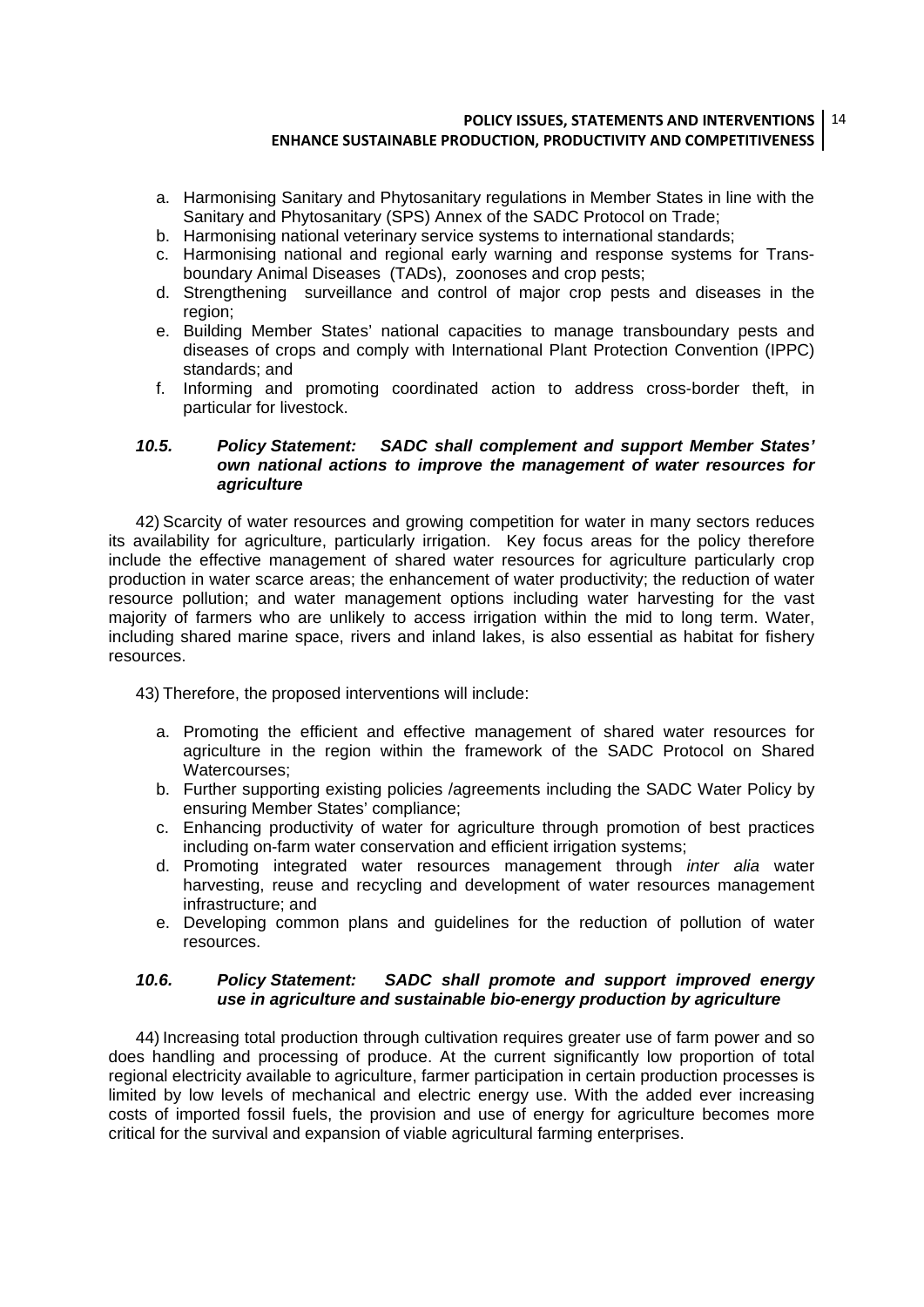#### **POLICY ISSUES, STATEMENTS AND INTERVENTIONS** 15 **ENHANCE SUSTAINABLE PRODUCTION, PRODUCTIVITY AND COMPETITIVENESS**

45) On the other hand, agriculture is a potential supplier of renewable bio-energy especially from plant sources such as fuel alcohol and biodiesel. However, the diversion of land from food crops to bio-fuel manufacture may have serious consequences including the environmental impact biofuel plantations could have on water scarcity, deforestation, loss of biodiversity, food security and access and rights over land, hence the importance of ensuring sustainable bioenergy production.

46) Therefore, the proposed interventions will include:

- a. Promoting the sharing and use of best practices on affordable energy sources;
- b. Promoting innovative renewable energy sources such as solar, adapted to agriculture;
- c. Developing policy guidelines in bio-energy production;
- d. R&D in the sustainable co-production of food and bio-energy; and
- e. Prioritising availability of energy for irrigation.

#### **11. FARM SUPPORT SYSTEMS AND SERVICES**

#### *11.1. Policy Statement: SADC shall complement and support Member States' measures designed to promote agricultural research and development in crops, livestock, fisheries and forestry*

47) The low uptake of known improved technologies by farmers is partly the cause for low productivity and therefore higher incidence of rural poverty and food insecurity in the region. Improvements in technology not only lead to gains in productivity but also assist in addressing emerging challenges such as climate change. The uptake and enhanced utilisation of improved farming technologies including breeding materials and other yield-enhancing inputs can only be achieved with improved market environment and increased access to credit, financial and institutional support at affordable and sustainable levels that improve returns on farming investments. This is also addressed under the specific objectives on trade, and finance and investment respectively.

48) Therefore, the proposed interventions will include:

- a. Providing policy guidance for the region's agricultural R&D;
- b. Promoting innovation for strategic and demand-driven R&D;
- c. Promoting private, public and international partnerships in R&D;
- d. Harmonizing policy frameworks on protection of intellectual and property rights including indigenous knowledge systems; and
- e. Informing strategies and instruments to effectively promote increased adoption rates of appropriate technologies by farmers, such as through research, capacity building and exchanges and dissemination of experiences.

#### *11.2. Policy Statement: SADC shall complement and support Member States' measures designed to enhance regional and national agricultural, forestry and fisheries information systems*

49) An effective agricultural information management system (AIMS) provides policy makers, planners and relevant economic actors including smallholder farmers, access to reliable and timely information necessary for policy development, emergency preparedness, planning, and decision making. The timely collection, analysis and communication of information and monitoring of vulnerability, food security and weather patterns in the region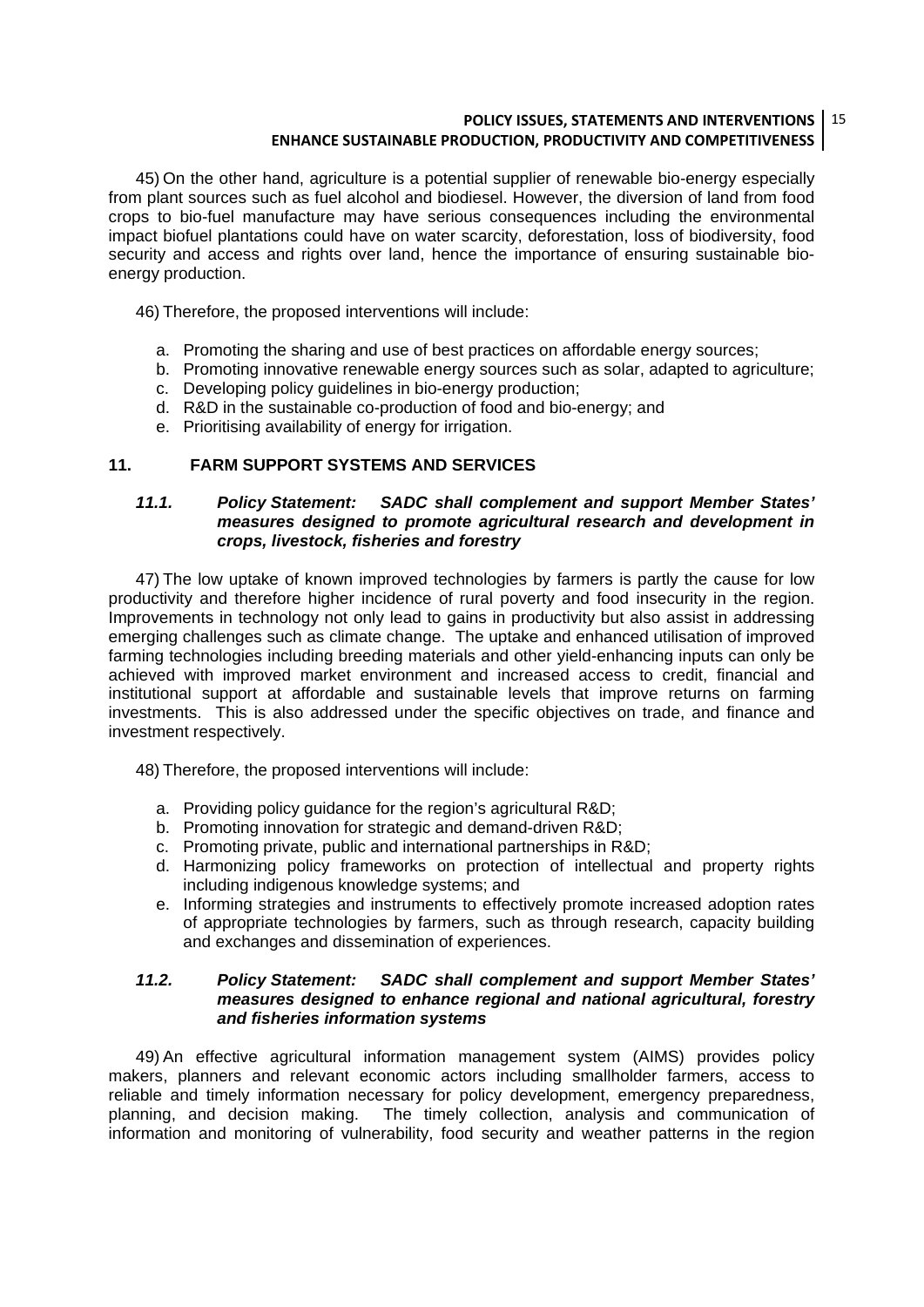#### **POLICY ISSUES, STATEMENTS AND INTERVENTIONS** 16 **ENHANCE SUSTAINABLE PRODUCTION, PRODUCTIVITY AND COMPETITIVENESS**

contribute significantly to timely interventions by relevant actors thereby enhancing food security and rural development.

- 50) Therefore, the proposed interventions will include:
	- a. Developing a regional database on agriculture, forestry and fisheries and strengthening statistical data collection, analysis and dissemination at both the regional and national levels;
	- b. Developing and supporting the implementation of common standards for databases across all subsectors that feed into the integrated regional database;
	- c. Strengthening early warning systems for food security aimed at alerting Member States and other stakeholders of impeding food security situations for appropriate interventions to be timely undertaken;
	- d. Strengthening and integrating agricultural, forestry and fisheries market information systems; and
	- e. Promoting the sharing of information and best practices, including development or improvement of information fora.

#### *11.3. Policy Statement: SADC shall complement and support Member States' measures designed to enhance the capacity of institutions involved in agricultural development.*

51) Farming knowledge, techniques and management practices, which are classically transmitted through farmers' own learning and sharing processes and advisory services, are also critical to increased production and productivity. This function has traditionally been undertaken by farm extension services, farmer organisations and specialised institutions such as R&D institutions, centres of excellence, commodity associations and such similar subsectoral institutions. It is imperative therefore that the role of such institutions be strengthened to promote higher degrees of knowledge and information sharing and the provision of appropriately tailored, effective and efficient farm support systems.

52) Therefore, the proposed interventions will include:

- a. Promoting human resource training to support agriculture, including critical skills development for all categories of players in the agricultural value-chain;
- b. Promoting the development or strengthening of organisations of farmers and other value-chain actors, including their operation at all-SADC apex levels for mutual support, joint policy advocacy and promotion of smallholder scale economies;
- c. Sharing best practice on sustainable credit systems to facilitate technological upgrading on agricultural value chains; and
- d. Developing a strategy for critical agriculture related transport and logistics infrastructure and services such as cold rooms.

#### **12. FORESTRY AND FISHERIES**

53) Forests have a range of important functions in the region's economies including ecological, e.g. soil protection, organic matter, habitat; social e.g. fuel wood, medicine, food stuffs such as fruits; economic e.g. timber, paper production, eco-tourism; and environmental particularly carbon sequestration. During the period 1990 to 2000, forest resources have however declined by 0.6% per annum due to deforestation to cater for agricultural, urbanisation and commercial purposes. Furthermore, forest resources have been lost to unlicensed / illegal logging and uncontrolled wild fires thereby causing serious forest degradation, affecting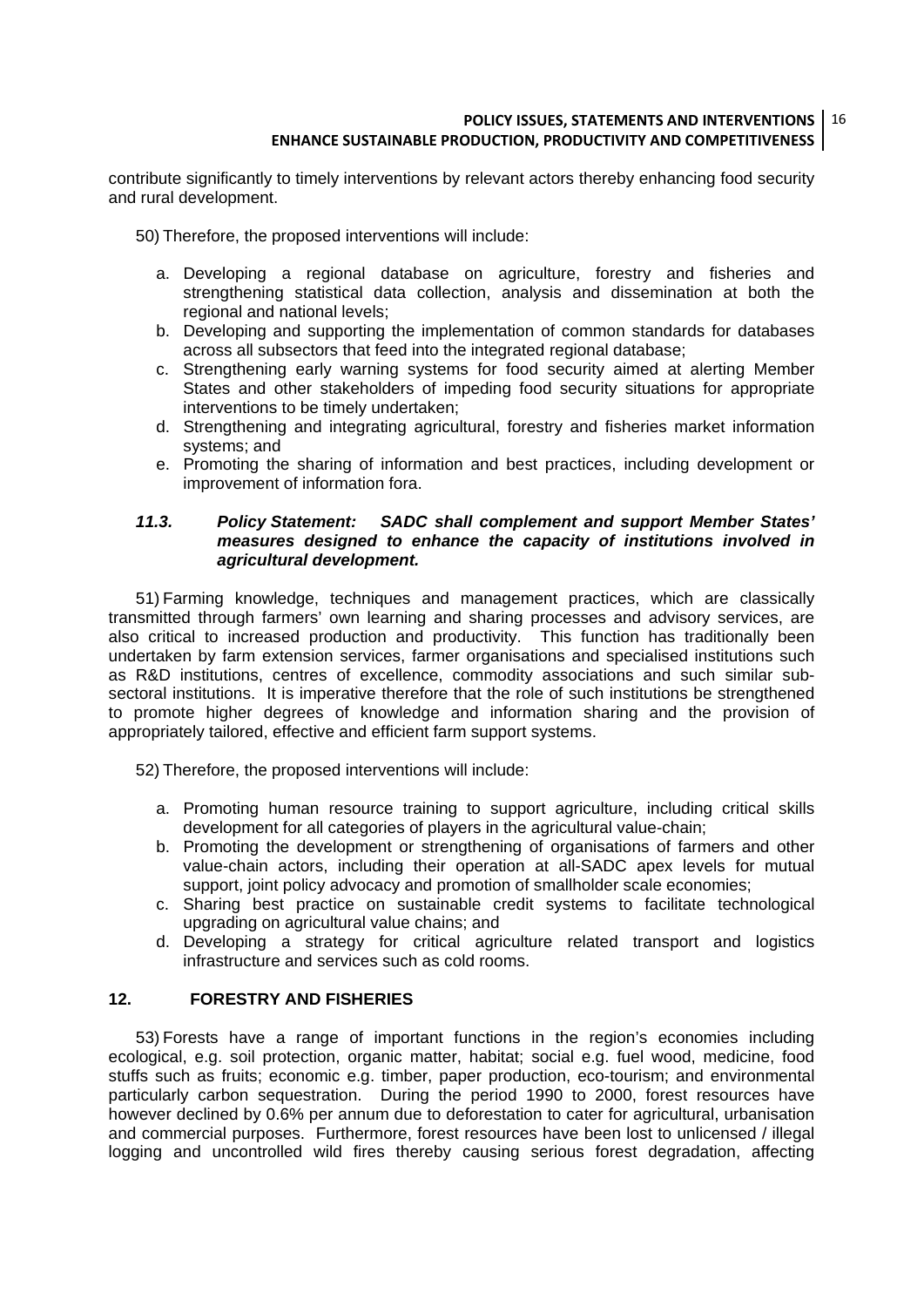#### **POLICY ISSUES, STATEMENTS AND INTERVENTIONS** 17 **ENHANCE SUSTAINABLE PRODUCTION, PRODUCTIVITY AND COMPETITIVENESS**

livelihoods and sustainable economic development as the ability to maintain land productivity becomes constrained. Representing about 40% of the total land area, the SADC region's forest resource of nearly 395 million hectares with vast areas of natural habitats and a rich biodiversity, still offers high potential for sustainable and beneficial exploitation. The SADC Protocol on Forestry (2002) sets a comprehensive agenda for the sector at both national and regional levels.

54) With regards to fisheries, consumption and therefore demand for fish products, particularly from aquaculture, has grown significantly in many parts of the world including Southern Africa. With an exclusive economic zone of over 6 million square kilometres and a continental shelf of 503,646 sq km, the region has large fishing areas. Furthermore, it has a high potential for aquaculture production. However, key challenges affecting the region's fisheries sector include degradation of aquatic environments particularly from land based activities such as discharge of sewage, industrial effluent and agro-chemicals; weak management systems; overfishing; illegal, unreported and unregulated (IUU) fishing; limited development of aquaculture which only contributes less than 1% of the region's total fish production; and limited intra-regional trade and investment in fisheries. Promoting responsible and sustainable use of the living aquatic resources and aquatic ecosystems has been formalised as a priority objective of SADC under the Protocol on Fisheries (2001).

#### *12.1. Policy Statement: SADC shall stimulate and support Member States' efforts to improve production, processing, trade, conservation and sustainable management of forest and fisheries resources*

55) Therefore, the proposed interventions will include:

- a. Facilitating the implementation of the SADC Protocol on Forestry and on Fisheries to achieve their stated objectives;
- b. Promoting the conservation of forests as well as preservation of forest-related knowledge;
- c. Facilitating the development of aquaculture to optimise its economic contribution as a distinct enterprise and to release pressure on natural fisheries resources;
- d. Promoting the increased, sustainable production and productivity of of fisheries resources particularly aquaculture;
- e. Promoting the development and implementation of enhanced monitoring, surveillance and control systems for forests, forestry products and fisheries;
- f. Promoting (R&D) in relevant areas of forestry and fisheries including the spread of diseases of relevance to cultured aquatic species and in identifying new sources of raw materials for fish feed;;
- g. Promoting trade and investment in forestry and fisheries products;
- h. Facilitating the development of cross-border value-chains particularly of forestry products; and Developing strategies on invasive forest and fisheries species.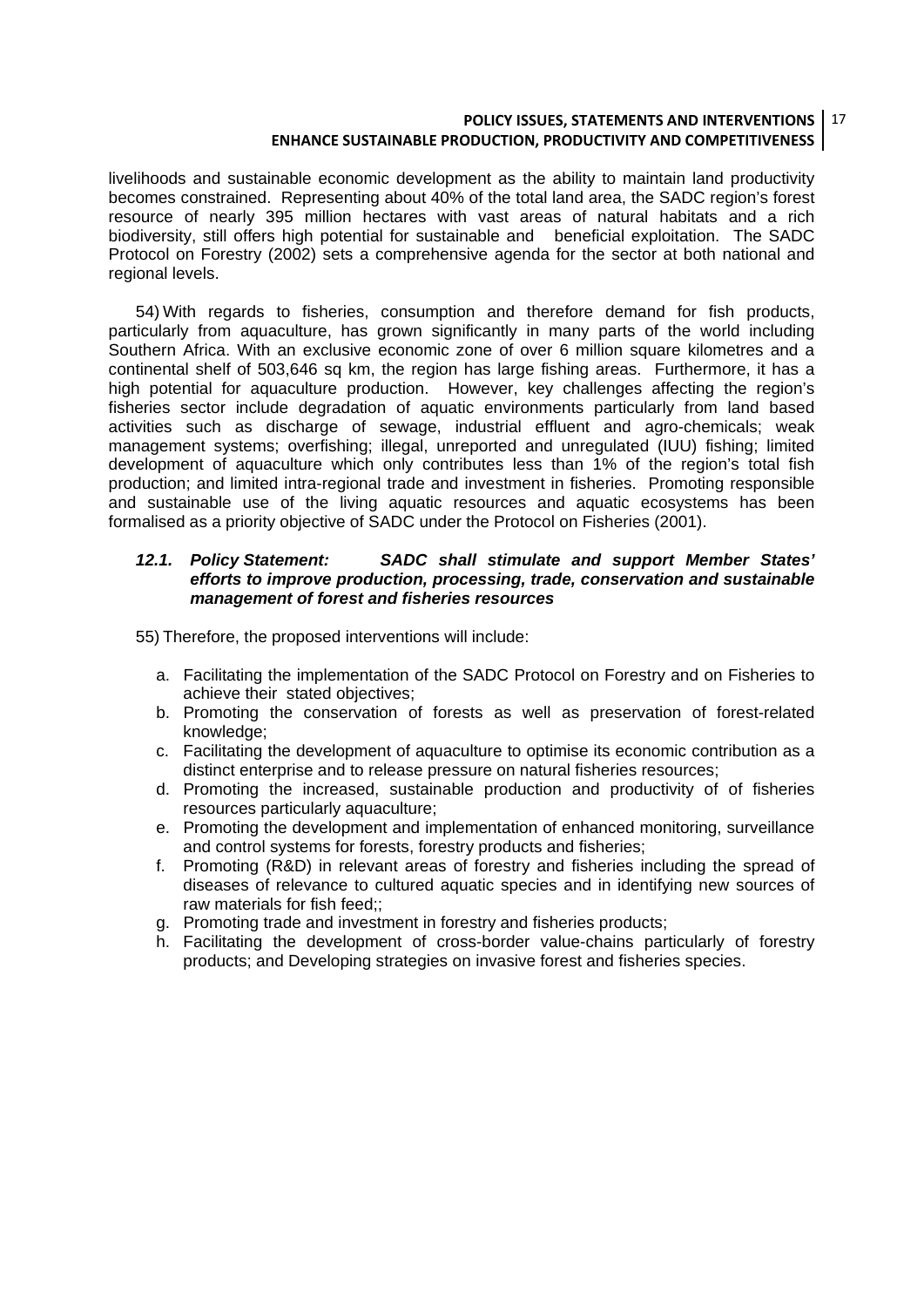### **PART 3B: IMPROVE REGIONAL AND INTERNATIONAL TRADE AND ACCESS TO MARKETS OF AGRICULTURAL PRODUCTS**

56) Regional trade integration and the promotion of Southern Africa's trade with the rest of the World are central to SADC's agenda as outlined in the Treaty of SADC of 1992 and SADC Protocol on Trade. Key to improved regional and international trade is the creation of a conducive environment for agriculture and food related regional trade by rationalizing trade measures and reducing trade impediments; supporting farmers and traders to access and compete in regional and international markets; coordinating and/or harmonizing trade relations with third parties on relevant issues; and assessing and addressing related adjustment costs that may affect specific areas or categories of the population.

57) Agricultural products are for many countries their main commodities entering regional and global trade. Despite this importance, agriculture's overall trade performance has been less than satisfactory in the SADC region. The region's net trade of agricultural products is significantly negative despite production potential. In addition to productivity objectives described earlier, SADC's competitiveness in agriculture will depend on significant improvement in domestic and regional trade effectiveness and removal of factors restricting participation by a large proportion of small-scale farmers in regional markets.

#### **13. IMPROVING THE EFFICIENCY AND EFFECTIVENESS OF THE REGION'S INPUT AND OUTPUT MARKETS AND STIMULATING BROAD FARMERS' PARTICIPATION**

#### *13.1. Policy Statement: SADC shall complement and support Member States' measures designed to improve farmers' access to and participation in regional input and output markets*

58) Agricultural growth, particularly in the small-scale farming sector, has powerful leverage effects on the rest of the economy. Strengthening farmers' participation in input and output markets has the scope to generate surplus production for the market, contribute to food security and economic development, and improve farmers' returns on investment which will lead to enhanced adoption of improved technologies and good agricultural practices. Their participation in input and output markets is, however, partly determined by farm level factors including access to resources and the level of asset endowment such as land, capital, knowledge, and agro-ecological conditions. In addition, prices paid for inputs and prices received for produce have an important bearing on whether or not farmers participate in markets.

59) While the potential to produce surpluses in the region exists, smallholder farmers are also generally scattered and not well serviced by major transport, communication and power infrastructure. Resultantly, the provision of high cost inputs to smallholder farmers comes at a premium. There is therefore a real challenge to cost-effectively assemble their produce into exportable supplies with predictable quantities and quality. Similarly, even in domestic markets, national producers generally can often not compete with imports from low-cost producers abroad.

- 60) Therefore, the proposed interventions will include:
	- a. Promoting competition in input and output markets;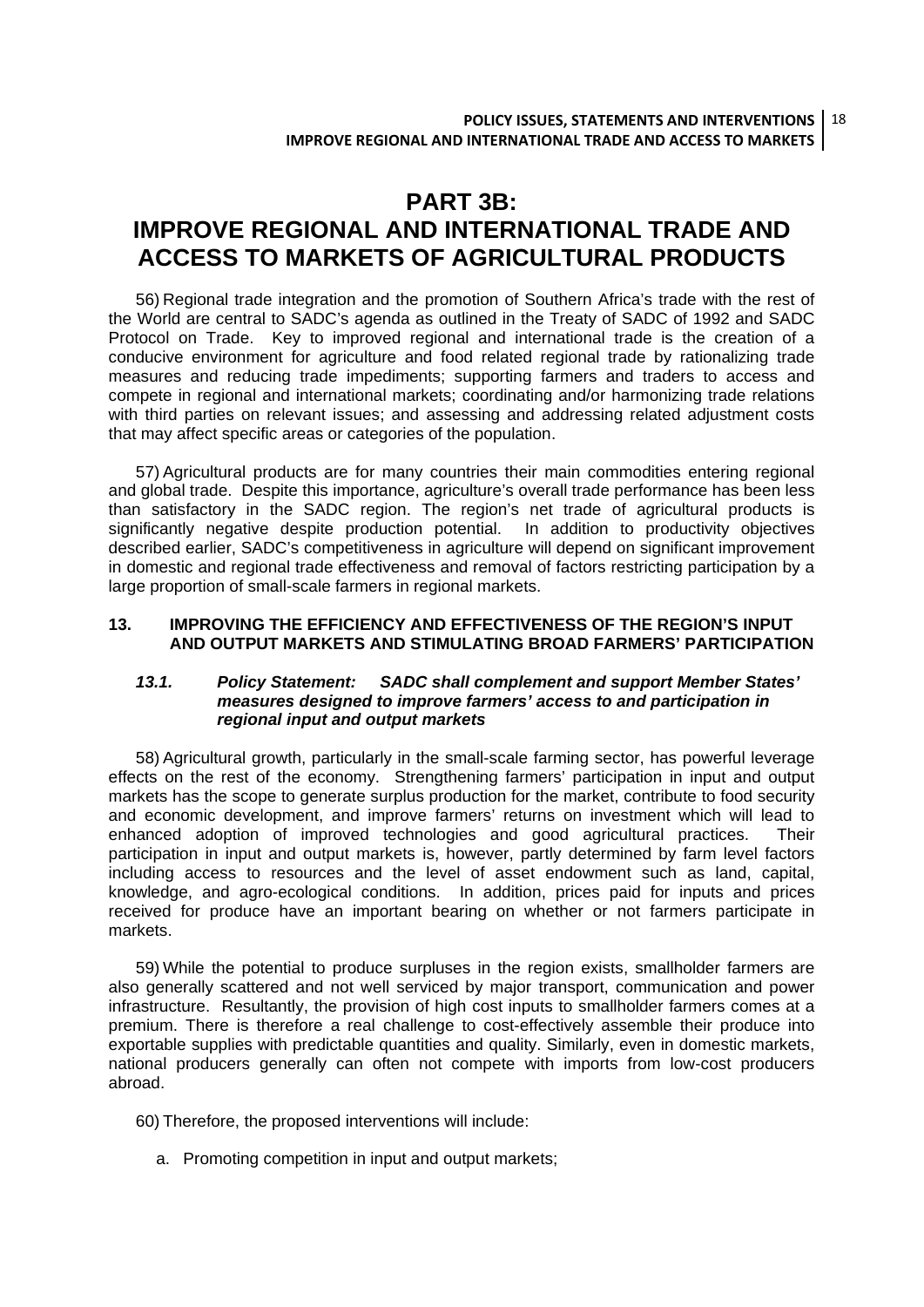#### **POLICY ISSUES, STATEMENTS AND INTERVENTIONS** 19 **IMPROVE REGIONAL AND INTERNATIONAL TRADE AND ACCESS TO MARKETS**

- b. Promoting regional agricultural value-chains, Business-to-Business (B2B) and publicprivate partnerships (PPP) to increase production including importation, and distribution of agricultural inputs and provide markets for outputs;
- c. Within SADC countries, eliminating tariffs and Non Tariff Barriers (NTB) for trade in relevant intra-regional inputs and outputs, in line with the SADC Protocol on Trade;
- d. Eliminating/reducing tariffs and non-tariff barriers in relevant inputs with third countries.
- e. Promoting national and regional commodity exchanges and their linkages:
- f. Promoting and harmonizing relevant market norms that restrict regional trade in areas such as commodity grades and standards, traceability, storage, quality specifications, insurance systems, warehouse receipts systems (WRS) and environmental norms for trade;
- g. Improving and integrating agricultural market information and intelligence systems; and
- h. Facilitating the participation of informal traders, SMEs and marginalised groups such as women and youth.

#### *13.2. Policy Statement: SADC shall complement and support Member States' measures designed to enhance price risk management and stabilization*

61) Price volatility, seasonality and unpredictability are high in the food and agricultural sector. High price risks arise due *inter alia* to inelasticity of demand for food, small partitioned markets, limited storage, poor political and economic stability including unpredictable and counter-productive public interventions, poor market information and intelligence resulting in poor trade performance and market ineffectiveness in the region, and instability of global markets. The situation provides significant disincentives for farmers, particularly risk averse small-holders, and businesses to produce and trade. It can also affect food consumers and social stability, and generate high public intervention costs to respond to crises. These undermine the region's agricultural competitiveness and productivity, as well as food security.

62) Therefore the proposed interventions will include:

- a. Promoting investment in the region's storage and related infrastructure;
- b. Promoting the development of commodity exchanges:
- c. Promoting contract farming and value-chain governance;
- d. Improving price information systems; and
- e. Promoting market friendly food shortage / emergency policies.

#### **14. IMPROVING THE REGIONAL AND INTERNATIONAL TRADE ENVIRONMENT FOR AGRICULTURE**

#### *14.1. Policy Statement: SADC shall complement and support Member States' measures designed to reduce non-tariff measures and barriers on trade of agriculture goods and services.*

63) Many trade policy/promotion processes are not specific to agriculture, but the need for multi-country coordination on trade policies, the importance of agricultural trade in SADC and the complex social and economic implications of related policies make it a priority issue for this Policy. Non-tariff barriers (NTBs) affect about one third of agriculture trade in the region, often despite limited technical or economic justification.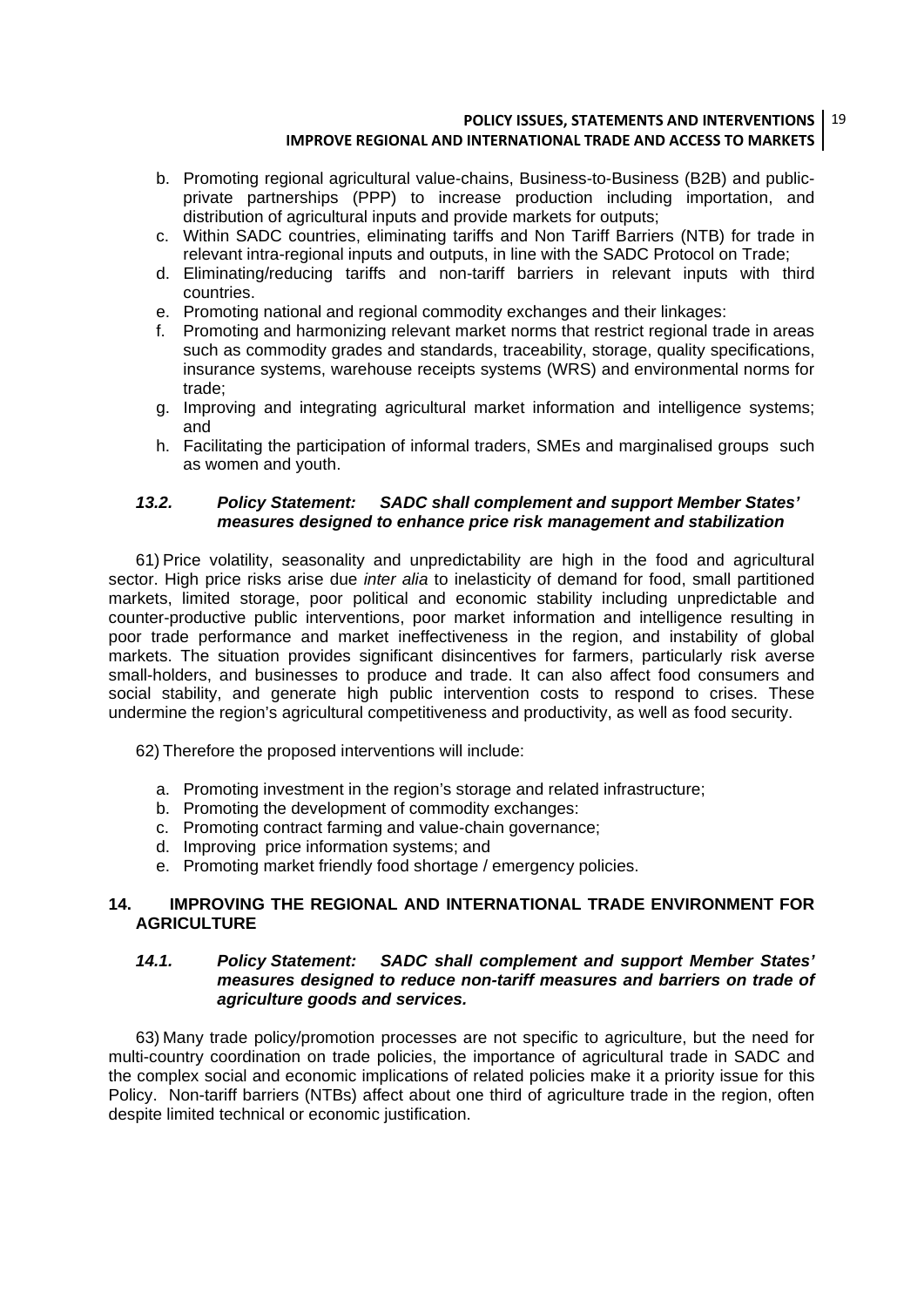#### **POLICY ISSUES, STATEMENTS AND INTERVENTIONS** 20 **IMPROVE REGIONAL AND INTERNATIONAL TRADE AND ACCESS TO MARKETS**

64) Among the NTBs are non-technical NTBs such as import/export bans, rules of origin (RoO) and customs procedures, which have significant impact on trade particularly in sectors that involve small scale farmers. With regards to technical NTBs such as Sanitary and Phytosanitary (SPS) measures, which are actually necessary for trade, rationalization and harmonization is needed in SADC to increase agricultural exports both within and outside the region. However, enhancing these regulations can also bear significant investment costs for the public and the private sectors, hence a case for regional support.

65) Therefore, in collaboration with other regional initiatives to avoid duplication of efforts and inconsistencies, the proposed interventions will include:

- a. Developing approaches to eliminate NTBs and supporting Members States efforts in that direction.
- b. Adopting common approaches on elimination of export bans and similar trade disincentives;
- c. Committing Member States to make the NTB reporting mechanism more transparent, more efficient, and better known through for instance, increased awareness in the private sector;
- d. Harmonizing the relevant Non-Tariff measures, particularly those dealing with food security such as technical standards for grains;
- e. Harmonising and /or benchmarking national and regional standards to international standards while recognizing, in some cases/sectors, the limited ability of some countries or players to achieve them;
- f. Promoting mutual recognition of Member States' SPS certificates;
- g. Rationalizing and simplifying Rules of Origin (RoO) issues; and
- h. In countries where this is lacking, supporting the development of national plans and related resource mobilisation to address financial and technical needs associated with the implementation of the above measures by both the public and the private sector.

#### *14.2. Policy Statement: SADC shall complement and support Member States' measures designed to rationalise external SADC tariffs and implement safeguard measures in agriculture*

66) External tariff regulations such as import and export duties and taxes, lists of sensitive products, and other safeguard mechanisms are important instruments to consider for agriculture and food security in the context of regional integration and trade relations with third parties. Whilst intra-SADC tariffs were expected to reach zero in 2012 as a result of the creation of the Free Trade Area (FTA), the Policy will target the reduction of extra-SADC tariffs, particularly for production factors such as water equipment, renewable energy and green technology.

67) While in the long run, it is expected that increased economic production and trade in SADC should compensate for the loss of fiscal revenues, there is a need to address this problem in the short and medium terms.

68) Therefore, the proposed interventions will include:

- a. Promoting fiscal reforms and improved revenue collection mechanisms, under the leadership of appropriate ministries/institutions, so as to promote agriculture and food security.
- b. Addressing different fiscal and socio-economic needs of different categories of population and economic players in the region, e.g. through evidence based consultation processes on tariffs, safeguard measures and related issues;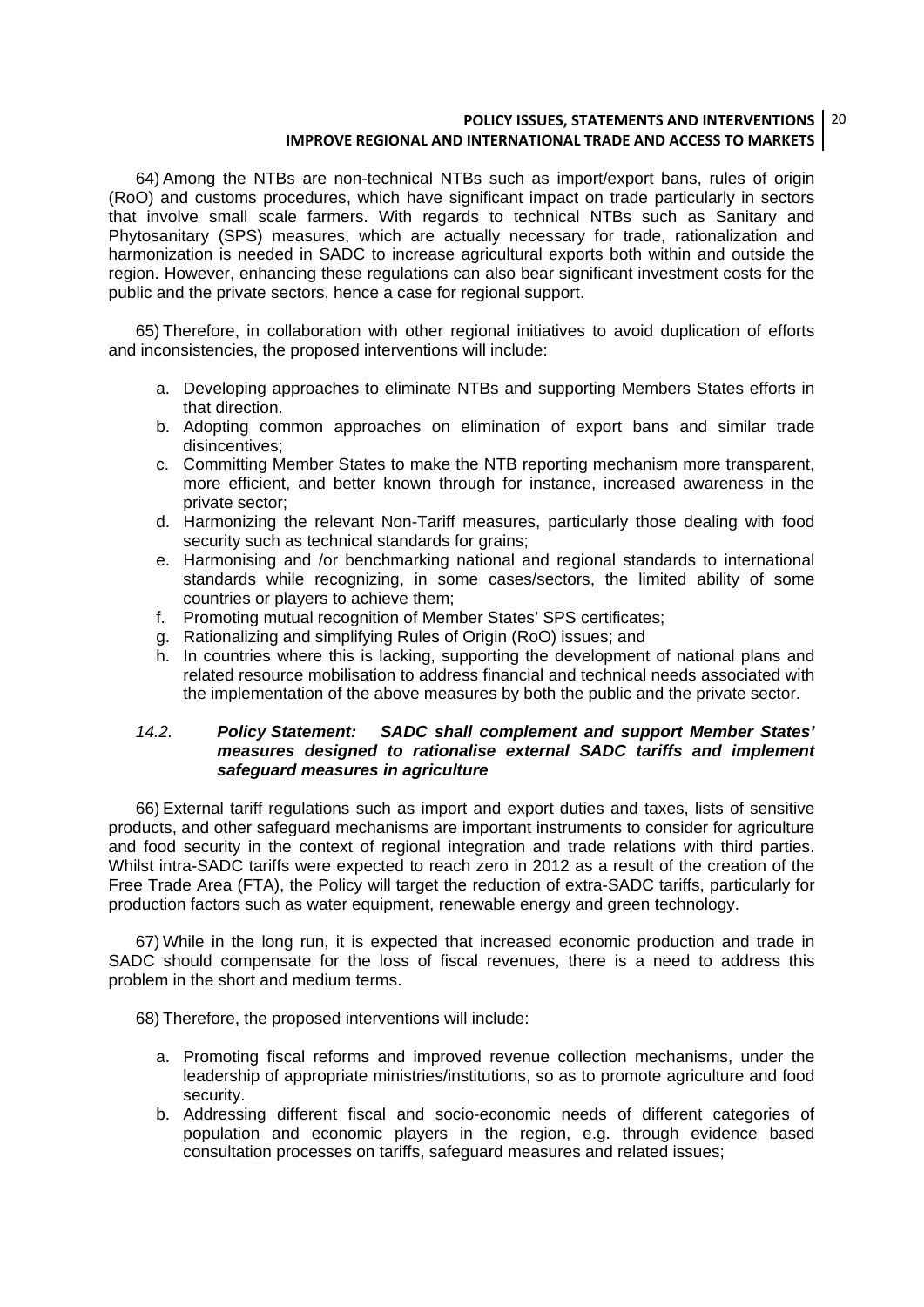#### **POLICY ISSUES, STATEMENTS AND INTERVENTIONS** 21 **IMPROVE REGIONAL AND INTERNATIONAL TRADE AND ACCESS TO MARKETS**

- c. Reducing external tariffs on selected production factors such as green technologies;
- d. Addressing institutional capacity to implement a harmonized system; and
- e. Informing strategies to address adjustment costs of trade integration and openness on rural labour through, for example, policy research and capacity building support.

#### *14.3. Policy Statement: SADC shall complement and support Member States' measures designed to improve coordination of trade relations with third parties with regards to agriculture and food*

69) SADC Member States are involved in international trade negotiations, agreements and regulatory systems such as technical standard setting processes that have a high impact on agriculture and that can affect regional integration. Such processes are implemented at different levels, globally, regionally and bilaterally. Key focus areas for the Policy will therefore involve promoting technical preparedness, consistency and solidarity among Member States during trade negotiations and follow-up implementation in order to support regional integration and strengthen SADC Member States' negotiating power.

70) Therefore, the proposed interventions will include:

- a. Promoting Member States' technical preparedness, unity and consistency during trade negotiations and follow-up implementation, in order to strengthen their collective negotiating power;
- b. Facilitating negotiation processes between Member States and promoting harmonized views by, for example, making consultation mechanisms between them more effective and systematic, and specifying the institutional processes of negotiating collectively;
- c. Promoting effective consultation of non-state actors during the trade negotiations;
- d. Promoting solid policy analysis and evidence-based advocacy to support these processes on a sustained basis; and
- e. Strengthening advocacy, negotiation and technical skills / institutions of sector departments and partner institutions.

#### **15. IMPROVING THE DEVELOPMENT OF AGRICULTURE RELATED MARKET INFRASTRUCTURE**

#### *15.1. Policy Statement: SADC shall complement and support Member States' measures designed to promote agriculture-related infrastructure development and improve agriculture's utilisation of existing infrastructure*

71) Agricultural development in SADC is directly affected by high transport and logistical costs, which constitute the greatest portion of marketing costs in the region. These are affected by not only the state of transport and logistical infrastructure such as roads, ports, border facilities and railways, but also by transport means and organisation such as border controls and transit procedures among other factors. Other infrastructure such as storage and market facilities, power, telecommunication and water are also critical for agriculture and agroprocessing but rural areas are poorly supplied. However, while some infrastructure developments such as rural roads, storage, farm land and water, SPS and commodity exchange facilities, and produce marketing logistics, are specific to agriculture, most infrastructure such as railways, harbour logistics and transport corridors, falls outside the scope of agriculture programmes.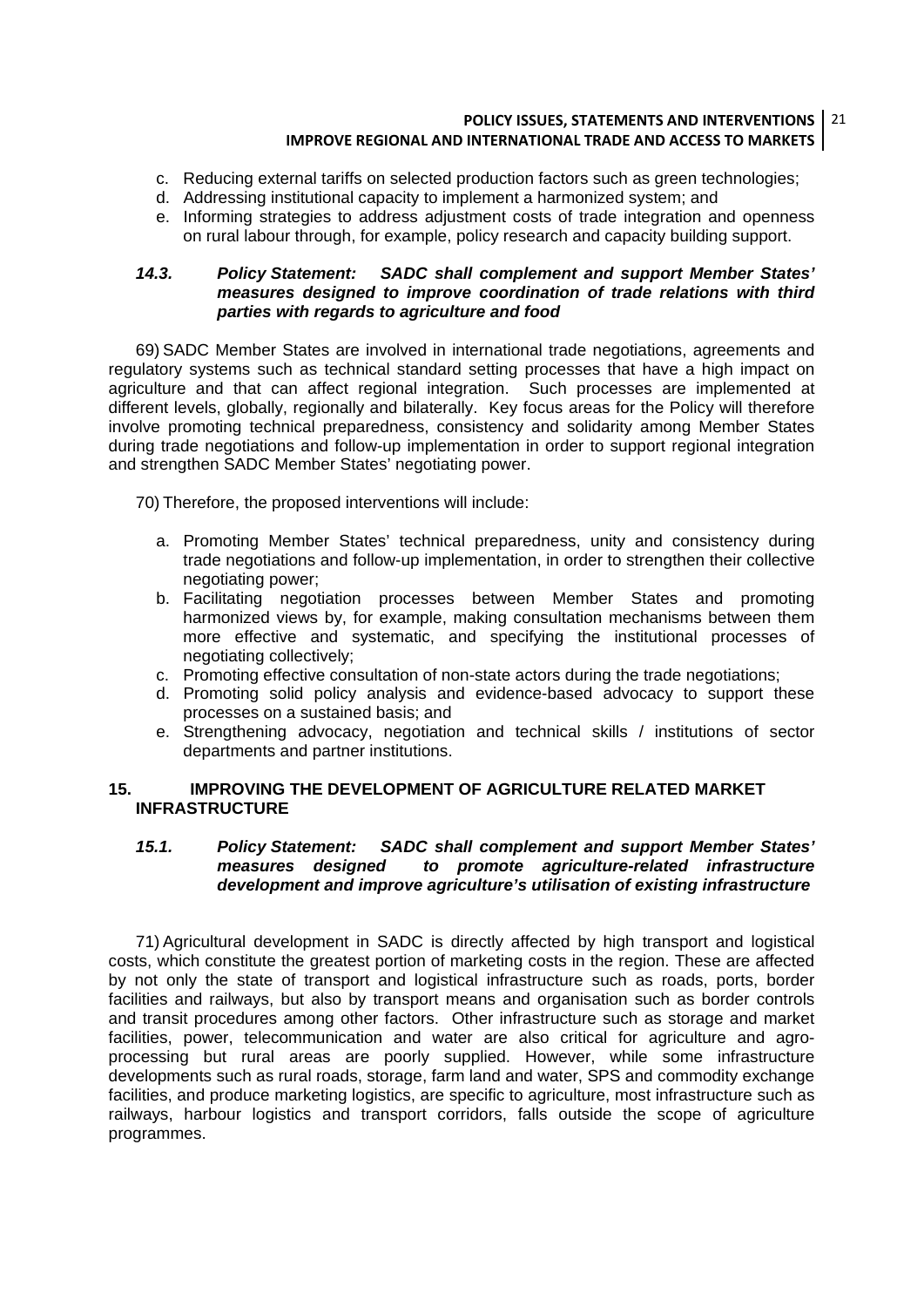#### **POLICY ISSUES, STATEMENTS AND INTERVENTIONS** 22 **IMPROVE REGIONAL AND INTERNATIONAL TRADE AND ACCESS TO MARKETS**

72) The scale of infrastructure development needs including those that are critical for agriculture requires significant increases in financial resources allocated to the sub-sector. In addition, improved planning, budget execution, maintenance and management of existing infrastructure as well as the promotion of more economic technical choices are also required. In general, considerable efforts are already being deployed in the SADC region under separate national and regional initiatives such as growth / transport / trade corridors, to deal with such needs. Beyond those regional initiatives, there is also a need to make sure infrastructure developments do promote actual movement of goods from rural areas to urban markets at the national level.

73) Whilst related investment needs fall mostly under Member States' responsibility, agriculture needs such as rural infrastructure and market facilities, should be better factored into general infrastructure planning.

74) Therefore the proposed interventions will include:

- a. Ensuring agriculture is adequately taken into account under infrastructure development efforts particularly for transport, storage and market logistics, at both regional and national levels, by offering support to Member States and relevant institutions in undertaking policy research, strategic planning, advocacy and resource mobilisation; and
- b. Assessing the needs for more effective utilisation of existing infrastructure and promoting new infrastructure development in agriculture specific areas that have a regional/multi-country scope. Examples would include inter-country transport corridors, SPS facilities, regional commodity exchange networks and shared water resources for agriculture such as cross-border irrigation schemes.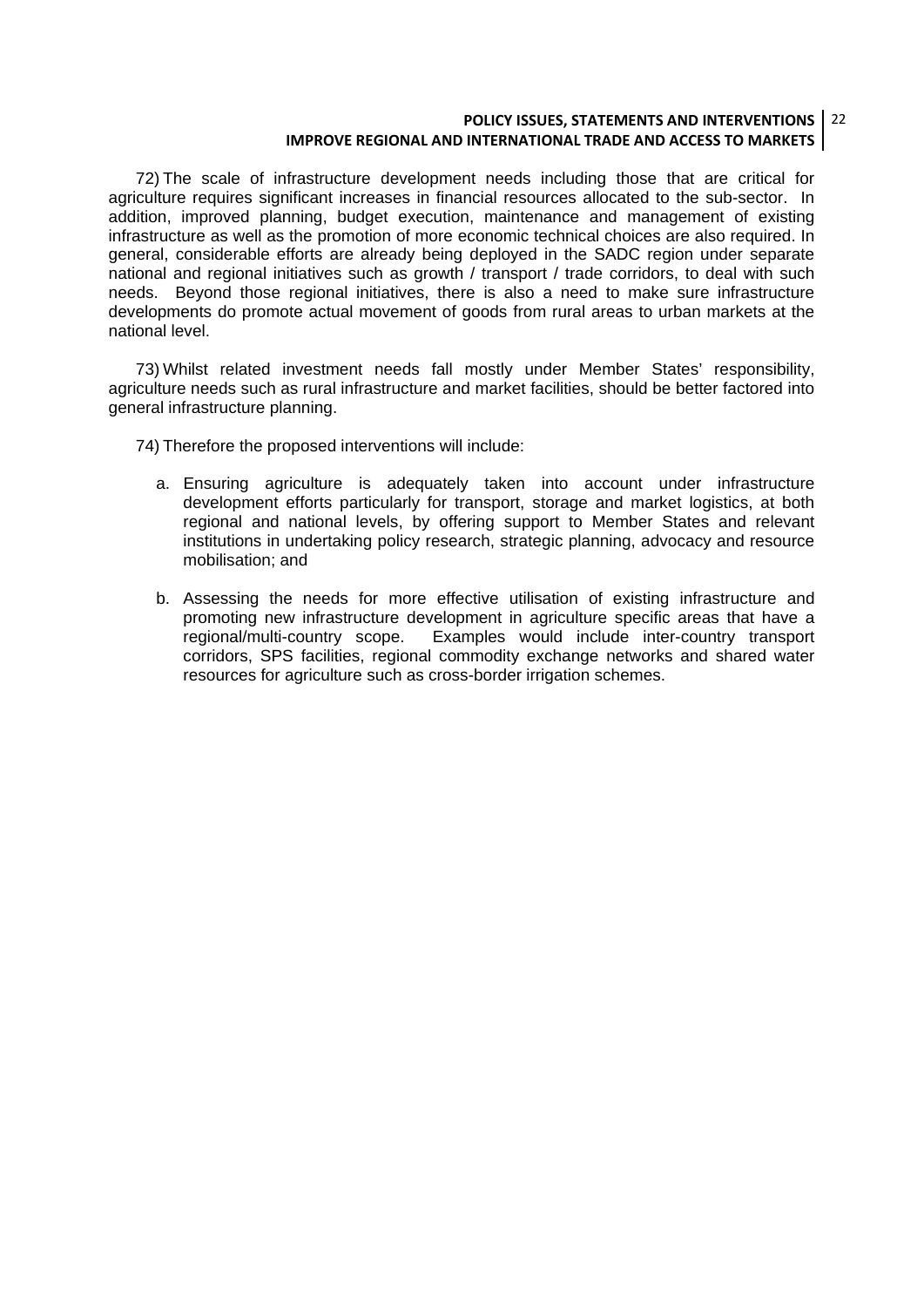### **PART 3C: IMPROVE PRIVATE AND PUBLIC SECTOR ENGAGEMENT AND INVESTMENT IN THE AGRICULTURAL VALUE-CHAINS**

75) There is a need to transform the region's largely subsistence agrarian society into a sustainable commercialized agriculture and a diversified economy while achieving food security. This will require high and sustained rates of agricultural growth through increased investment in and for agriculture by all actors both private and the public sectors. However, to stimulate private sector investment in agriculture requires an enabling, predictable and transparent policy environment that makes agriculture profitable. Additionally, infrastructure development and critical institutional improvements are often required to encourage private sector investment.

76) Despite growing international demand for manufactured products from agro-industry, forestry and fisheries, most Southern African countries are yet to make significant progress towards adding value to agricultural, forestry and fisheries products. Agro-processing development can provide positive impacts on rural and urban employment; offer market access, create business linkages with small to medium enterprises (SME); enhance food security; contribute to the much needed industrialisation and exploitation of underutilized natural resources and agro-processing capacity in the region; and improve overall competitiveness and trade balance.

77) Without adequate access to capital, the returns that agriculture offers remain very low, making it less attractive to produce more for the market and improve food security. In link with the proposed SADC Industrialisation Policy, this Policy will focus on (i) agri-business value chain promotion, including agro-processing of key commodities; and (ii) agricultural and rural financing.

#### **16. VALUE-CHAIN PROMOTION IN AGRICULTURE**

#### *16.1. Policy Statement: SADC shall complement and support Member States' measures designed to enhance the enabling agri-business, farming and agro-industry environment*

78) Both agri-business and agro-industries face numerous but similar constraints in investment including risk related to access to credit, labour regulations, water and power supply, institutions and market intelligence, fiscal and trade regulations, market information, intellectual property rights, R&D, and the state of market infrastructure particularly the state of roads, transport, and storage. Additionally, agro-industries face challenges with farm production particularly the inability of small scale farmers to meet required quantity and quality supplies demanded, and the complexity of operations involving numerous and scattered small scale farmers. Furthermore, whilst agri-business has the potential to assist farming enterprises through forward contracts and such similar arrangements, the cost of financing and adherence by the farming community particularly small scale farming enterprises to legal supply agreements adds further challenges thereby negatively affecting the cost of doing business.

79) At the regional level, action is more critical for macro-level issues such as the macroeconomic and regional business environment. The proposed interventions will therefore aim at: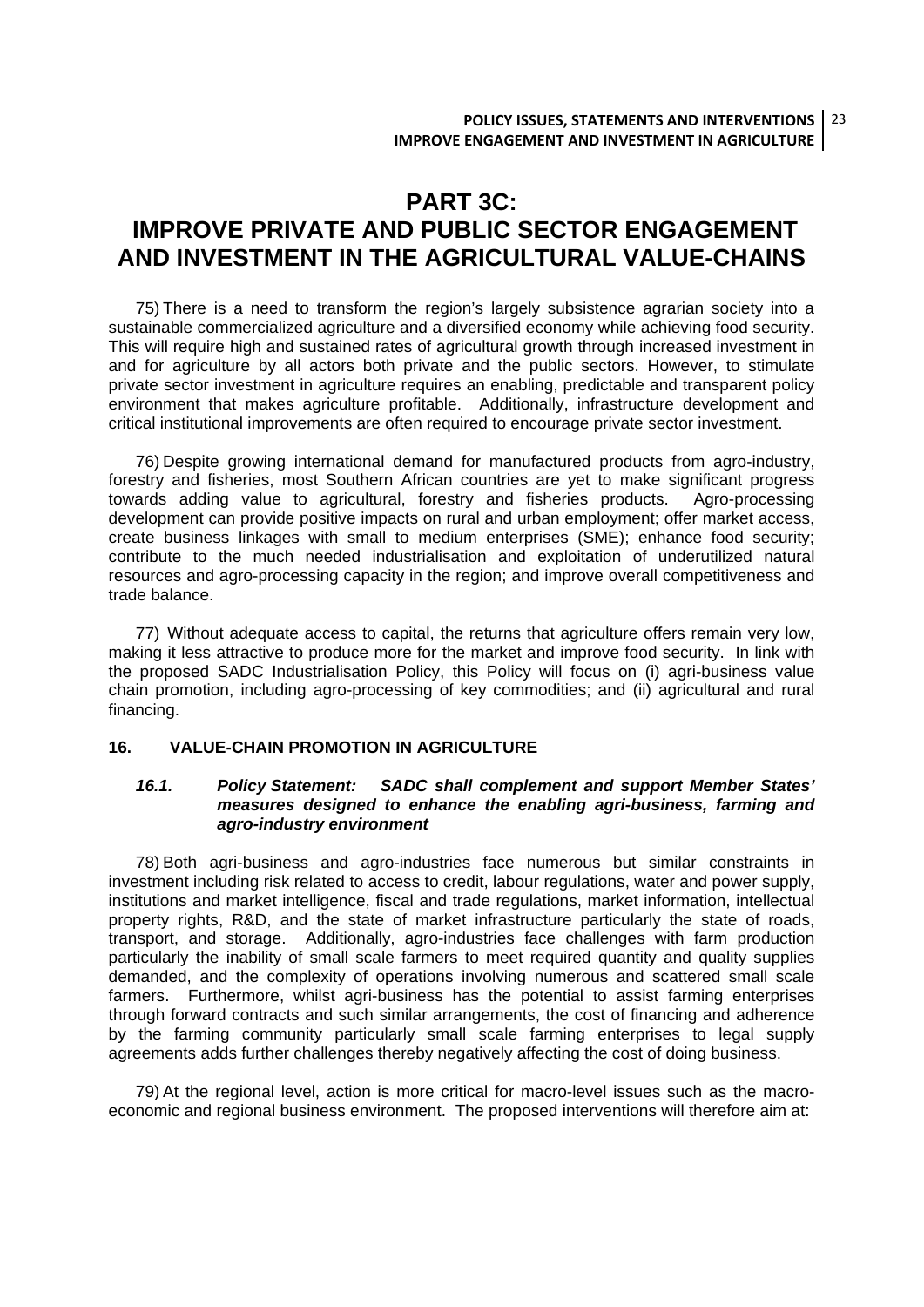#### **POLICY ISSUES, STATEMENTS AND INTERVENTIONS** 24 **IMPROVE ENGAGEMENT AND INVESTMENT IN AGRICULTURE**

- a. Promoting the development of cross-border partnerships and investment by the private sector, including the rural and farming community, along agro-industry and agri-business value-chains;
- b. Facilitating the development or review of national strategies and instruments for accelerated natural resources and agro-processing and agri-business development;
- c. Promoting the development of common guidelines on subsidies and levels of investment in agriculture related sectors;
- d. Promoting strategic public sector investment in prime movers of agricultural development and Member States' continued commitment to agreed priorities;
- e. Establishing a mechanism that enhances the provision of financial and legal support for regional and country level public investments within the agricultural sector;
- f. Promoting SADC as an agriculture, forestry and fisheries investment destination;
- g. Promoting, as defined under specific objective number 2, the development of the necessary infrastructure to support agricultural development;
- h. Promoting the establishment of farmer institutions to strengthen the value-chain and their bargaining power; and
- i. Eliminating barriers to investment.

#### **17. MOBILISATION OF FINANCIAL CAPITAL FOR AGRICULTURE, AGRO-INDUSTRY AND AGRI-BUSINESS**

#### *17.1. Policy Statement: SADC shall promote and support the development of regional level mechanisms and instruments that support agricultural and rural financing*

80) Financial capital is critical to farming and business development. Despite individual differences, SADC countries face common challenges regarding both access to, and availability of finance services, *i.e.* loans, insurance, savings and foreign exchange. Micro-credit is generally more expensive and poorly adapted to agriculture, forestry and fisheries especially in an environment where there are few agriculture, forestry and fisheries specific financing regulatory systems. Larger finance institutions are reluctant, unless at high cost, to lend to agriculture, forestry and fisheries in general and more particularly to small farmers and investors because security, repayment and contract enforcement are reckoned to be poor.

81) Worsening the situation is the lack of substitutes to freehold land-based collateral. Also, poor information flow, as information appears too costly to acquire, between potential lenders and borrowers especially rural borrowers, restricts market growth. However, the rapid spread of mobile phones across the region, the development of new information technology systems for processing multiple microfinance institutions' transactions and for identifying clients as well as advances made in agricultural value chain finance offer new opportunities for expanding agricultural financial services.

82) Addressing key constraints that affect access to, and availability of, finance is, however, primarily a function of the private sector and national governments. At the regional level, the related strategy aims at:

- a. Promoting the development of regional guarantee / insurance mechanisms to support national loan facilities towards reducing overall agricultural / rural financing costs;
- b. Facilitating the review / development of an enabling and regulatory environment for rural financing;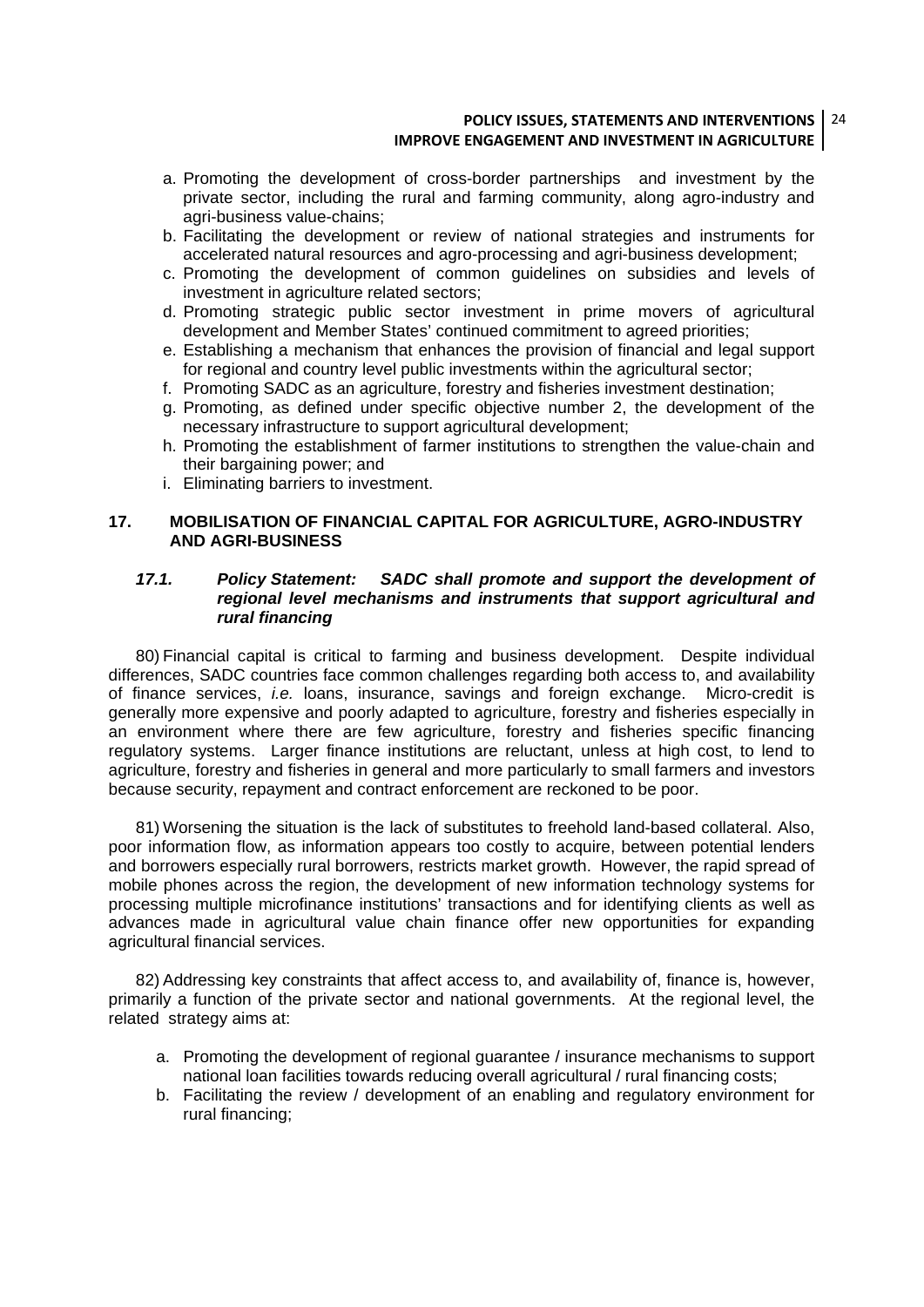#### **POLICY ISSUES, STATEMENTS AND INTERVENTIONS** 25 **IMPROVE ENGAGEMENT AND INVESTMENT IN AGRICULTURE**

- c. Promoting research, capacity building and improved data and information collection and sharing systems to better articulate agricultural and rural financing policies and service provision: and
- d. Promoting collaboration between research and financial institutions to provide information/data for improved investment in agriculture.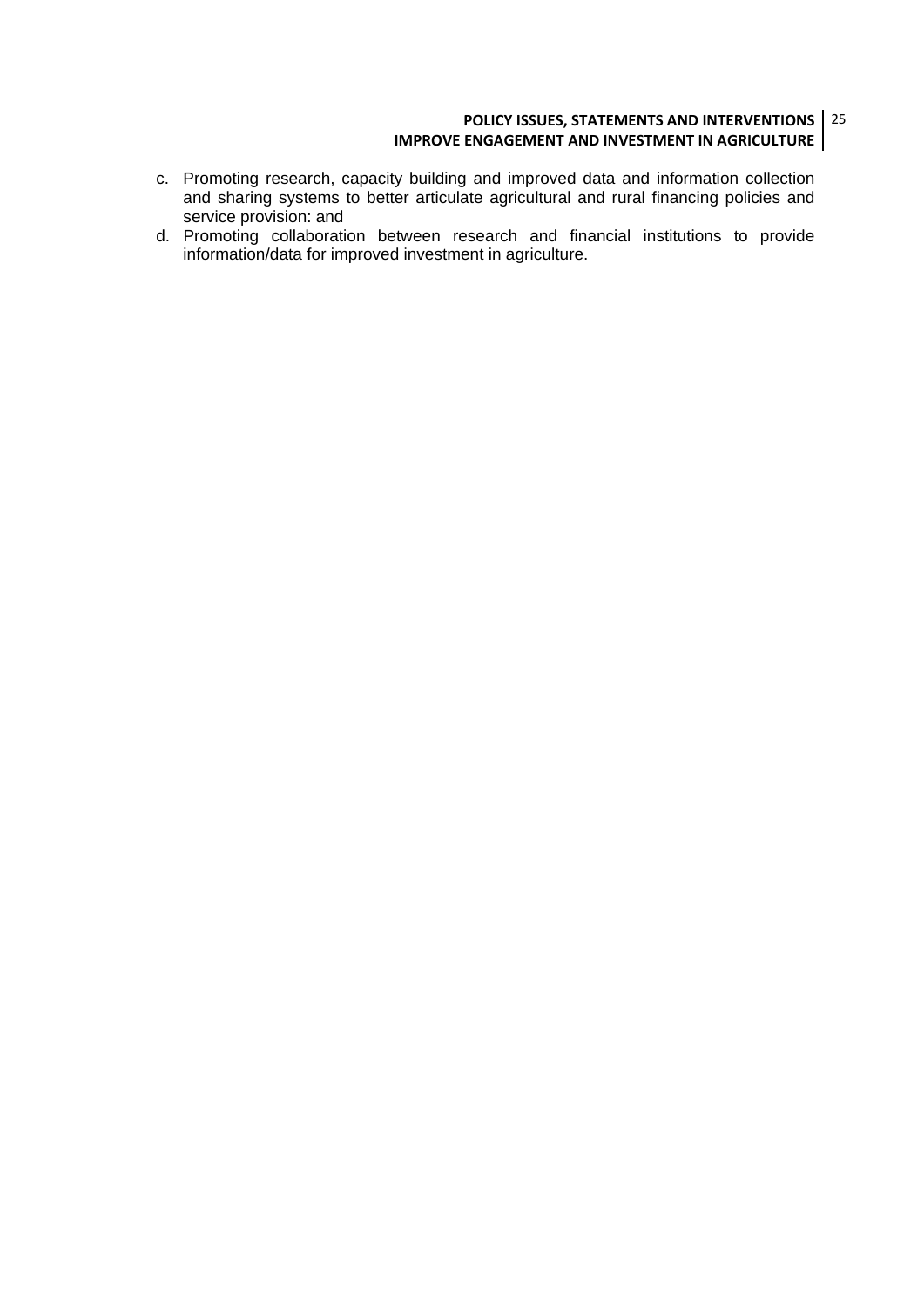### **PART 3D**

### **REDUCE SOCIAL AND ECONOMIC VULNERABILITY OF THE REGION'S POPULATION IN THE CONTEXT OF FOOD AND NUTRITION SECURITY AND THE CHANGING ECONOMIC AND CLIMATIC ENVIRONMENT**

83) Addressing vulnerability to food and nutrition security threats and rural poverty related issues is high on SADC's regional integration agenda. A number of cross cutting critical forms of vulnerability including climate change and variability, gender and equity issues, HIV/AIDS, and other such chronic and transitory vulnerabilities, limit the prospects of attaining food and nutrition security. With the vast majority of SADC's population dependent on agriculture for their livelihoods, optimizing the potential opportunities that agriculture offers towards ensuring food and nutrition security, has a greater impact on reducing poverty, malnutrition and hunger. It is essential therefore that the Policy deal with these challenges to agricultural development and economic transformation taking into account existing national, regional and international programmes.

#### **18. ADDRESSING CHRONIC AND TRANSITORY VULNERABILITY TO THE DIVERSITY OF FOOD SECURITY RISKS IN A CHANGING ECONOMIC ENVIRONMENT**

#### 18.1. *Policy Statement: SADC shall support Member States to enhance and adapt, where relevant, their respective national vulnerability reduction strategies and plans including contingency plans and associated instruments*

84) Apart from the critical challenges facing agriculture earlier described, all SADC countries share similar concerns regarding the vulnerability of the agricultural sector and livelihoods to a wide range of acute<sup>1</sup> and longer term threats such as climate change, nutrition and market factors. However, Member States, for various reasons, have not committed sufficient budget resources to ensure sustainable information and response systems. As such, related capacity to respond to shocks remains generally weak in Southern Africa, hence the need, at the regional level, to focus on interventions that add value to national initiatives such as safeguarding and strengthening the resilience of smallholder producers' livelihoods.

85) Strengthening national systems to major food security shocks/disasters, within the framework of the SADC Disaster Risk Reduction Policy and proposed interventions and action plans, will be the primary priority of this Policy.

86) Therefore the proposed interventions will include:

1

- a. Complementing national initiatives and focusing on cross-border threats that require a coordinated regional response;
- b. Enhancing the adaptive capacities of all the relevant sub-sectors of the agriculture sector;

<sup>&</sup>lt;sup>1</sup> Acute Vulnerability: Acute or seasonal vulnerability concerns exposure to both quick and slow onset shocks, these include natural hazards, seasonal climatic variability and many health epidemics (although not HIV and AIDS)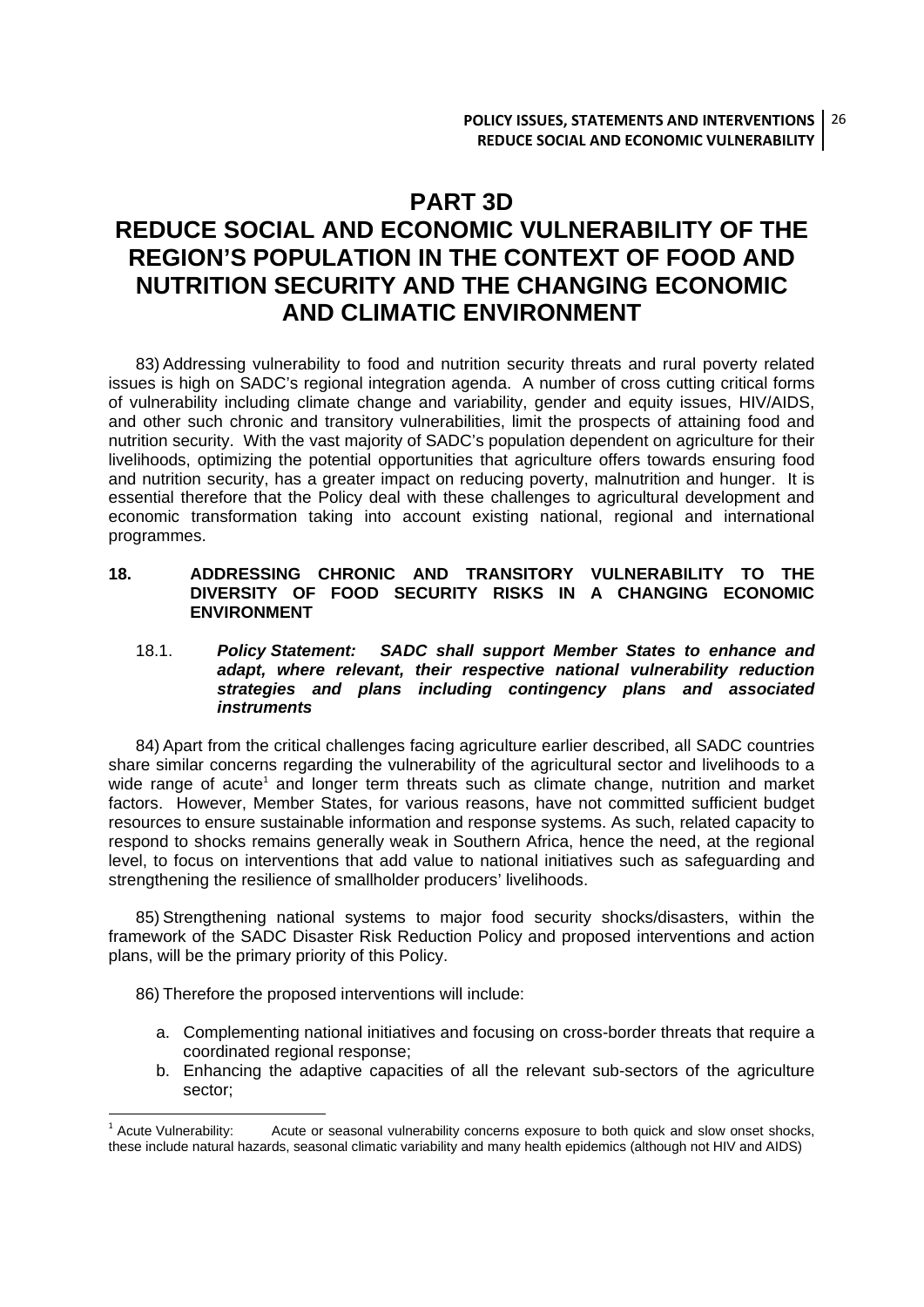#### **POLICY ISSUES, STATEMENTS AND INTERVENTIONS** 27 **REDUCE SOCIAL AND ECONOMIC VULNERABILITY**

- c. Supporting and coordinating decision making and strategic development processes at regional and national levels to strengthen the related regional information, monitoring and analysis package/systems and network of national systems;
- d. Promoting locally or regionally sourced food aid and post-emergency input schemes so as to stimulate local/regional markets and increasing farmers' participation in markets;
- e. Adopting measures to avoid or minimise unnecessary, often abrupt and therefore unduly disruptive and counter-productive trade restrictions when food shortages occur;
- f. Improving targeting of aid to lessen negative impacts on market development and the crowding out of the private sector; and
- g. Promoting and supporting the establishment of the proposed regional strategic food reserve facility so as to promote regional markets.

#### **19. ADDRESSING CLIMATE CHANGE, VARIABILITY AND RELATED VULNERABILITY**

#### *19.1. Policy Statement: SADC shall support measures to improve the regions' capacity to adapt to and mitigate climate change and variability*

87) Climate change and its impact on the agricultural sector is not only about variable and unpredictable rainfall that will impact on crop and livestock production but also temperature changes that are forecast to increase by between 1 and 3 degrees Celsius by 2080. Even such small increases in mean temperature are projected to lead to a decrease in crop productivity. As such, changes in temperature regimes could affect growing locations, the length of the growing season, crop yields, planting and harvest dates. Similarly, changes in rainfall patterns is expected to cause increased demand for water for irrigation in regions where existing water supply and quality is already negatively affected by other factors. With respect to livestock, the effects of climate change and variability is expected in changes in forage quality and quantity and generally in reduced productivity due to temperatures exceeding thermal comfort thresholds for livestock. Increased prevalence of animal diseases is also expected.

88) The key issue, therefore, for SADC is how to deal with adaptation and mitigation to climate change and variability as well as fostering a unified regional response to climate change. From an economic standpoint, there is also the need for a coordinated mechanism to benefit from the carbon markets for environmental services, sequestering carbon in forests and land and preserving biodiversity.

89) Therefore, the proposed interventions will include:

- a. Strengthening regional research in developing appropriate adaptation strategies for climate variability and change in the agriculture sector;
- b. Developing capacity for carbon stock inventory and analysis with a view to enabling the agriculture sector to benefit from carbon trading;
- c. Promoting R&D on climate change and variability data and information generation and dissemination for the provision of early warning information to farmers;
- d. Promoting the adoption and incorporation of sound environmental impact mitigation measures in national and regional agricultural policies and programmes;
- e. Ensuring the effective engagement and participation of the agriculture sector in the international dialogue on climate change; and
- f. Supporting SADC Member States to achieve their own climate change policies, strategies and programmes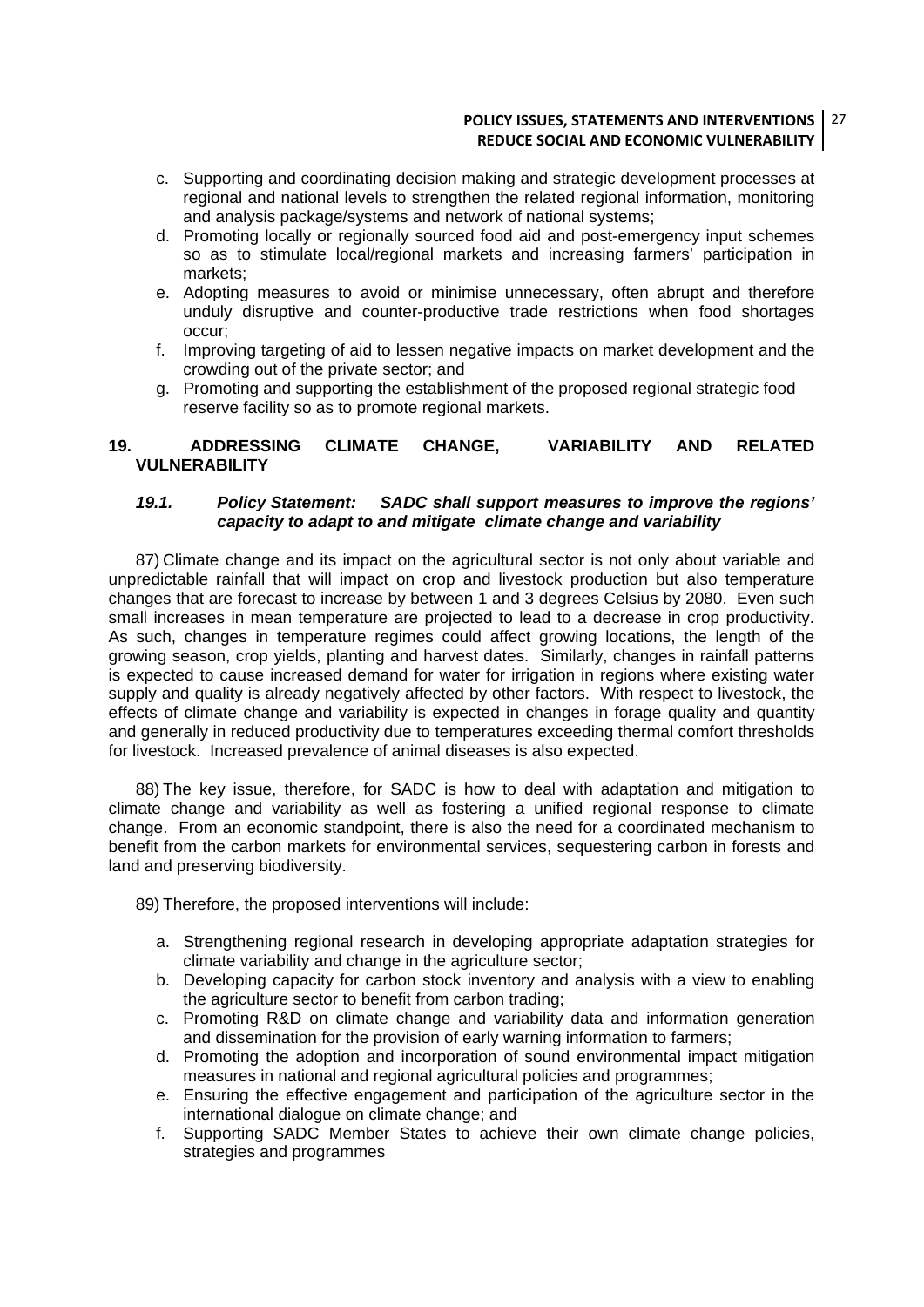#### **20. MITIGATING GENDER RELATED VULNERABILITY AND MARGINALISATION**

#### *20.1. Policy Statement: SADC shall promote and support the effective mainstreaming of gender issues of relevance to agriculture and food and nutrition security into regional and national policies and strategies*

90) Gender equity and empowerment is an established regional priority at three levels, first as a human rights issue; second, as an economic / developmental issue; and third, as a social issue. Gender equality is of even more significant importance to agriculture as women make up at least half the rural work force and cultural practices tend to be more conservative and traditional with biases against women.

91) In support of the initiatives under the SADC Protocol on Gender and Development, this policy will identify and disseminate technical knowledge of improved approaches to closing the gender gap on access to land, financial services, water management, agricultural production and market access by smallholder farmers particularly women farmers.

92) Therefore, the proposed interventions will include:

- a. Promoting the drafting, ratification and implementation of regional and national legislation that effectively mainstreams and takes into account gender issues of relevance to agriculture and food and nutrition security;
- b. Facilitating Member States' respective plans to develop related institutional and legal frameworks at national level that address gender issues in the agriculture sector;
- c. Supporting capacity building targeted at policy makers, legal personnel and other stakeholders in the development of policy, legal frameworks and information and knowledge management systems that support the mainstreaming of gender issues; and
- d. Monitoring of joint commitments and achievements made by Member States and the region towards gender mainstreaming.

#### *20.2. Policy Statement: SADC shall promote and support the effective mainstreaming of maternal and child malnutrition issues of relevance to agriculture and food and nutrition security into regional and national policies and strategies*

93) Maternal and child malnutrition and other vulnerable groups are critical to food security. Indeed, under-nutrition severely affects mothers' health and mortality. In turn, mothers' condition affects children's nutritional status. Ultimately, malnutrition negatively affects the region's long term development efforts, particularly education effectiveness, labour productivity, and health systems. In Southern Africa, the link with HIV/AIDS issues and over-nutrition development, obesity in particular, only add to these challenges. As food and incomes influence malnutrition, agriculture can contribute to the fight against it.

94) Considering the fact that fighting malnutrition is mainly a national responsibility, the proposed interventions from a regional and agricultural perspective, will include:

- a. Promoting integration of nutrition in food security statistics, monitoring systems and decision making support tools;
- b. Promoting policy research, dialogue and advocacy on nutrition in agriculture at regional level; and.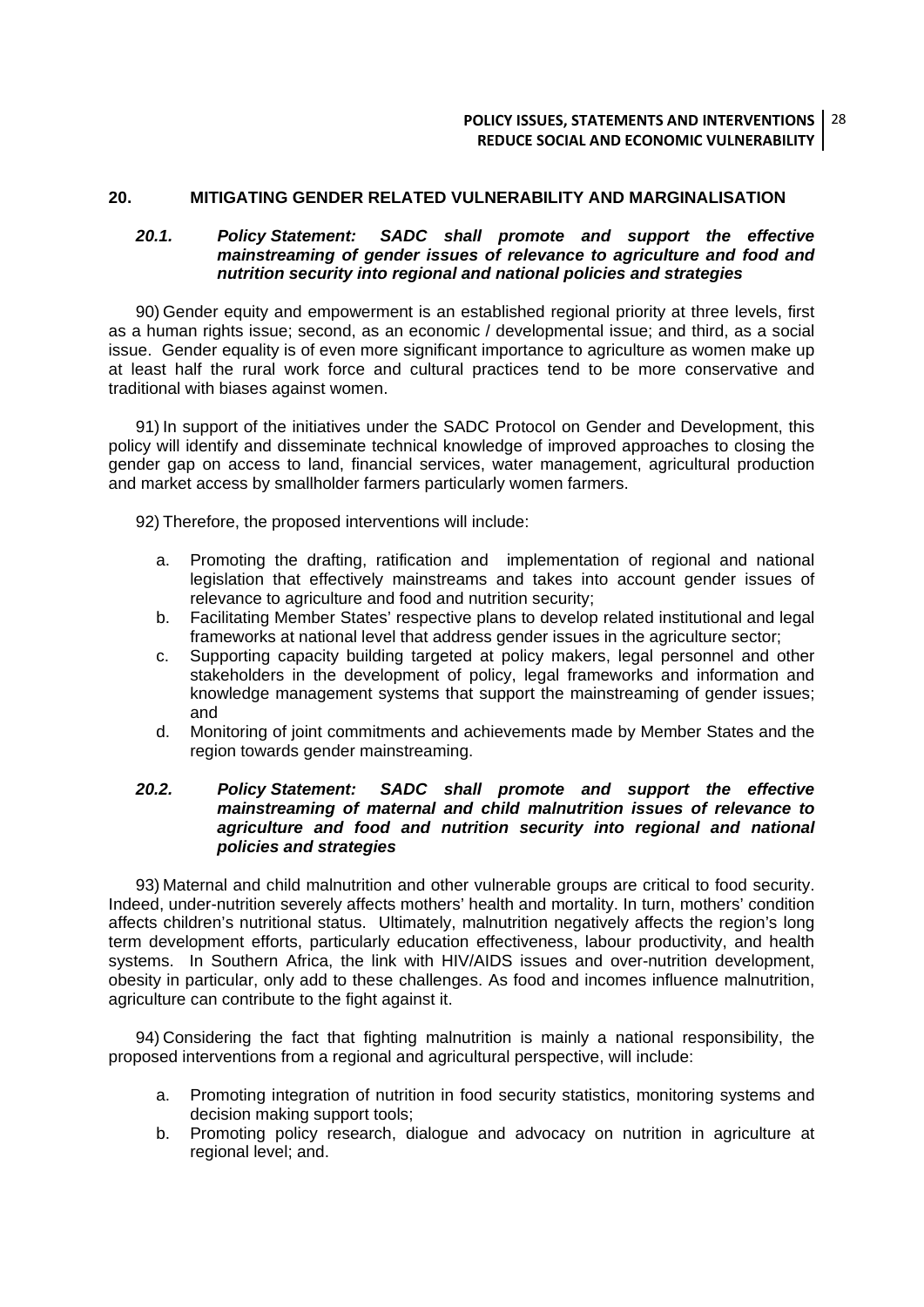#### **POLICY ISSUES, STATEMENTS AND INTERVENTIONS** 29 **REDUCE SOCIAL AND ECONOMIC VULNERABILITY**

c. Creating awareness and establishing links with other stakeholders in promoting health lifestyle and nutrition programmes

#### **21. MITIGATING HIV/AIDS RELATED VULNERABILITY AND MARGINALISATION**

#### *21.1. Policy Statement: SADC shall promote and support comprehensive research to inform policies and strategies on effective mitigation of HIV/AIDS impact on agriculture and food security*

95) In line with the SADC multi-sector HIV and AIDS Strategic Framework and Plan of Action 2010-2015, this policy will promote capacity building and mainstreaming of HIV/AIDS into all agricultural policies and plans. While the impact of HIV and AIDS is evident in the agriculture sector, the role of the sector in mitigating the impacts has not been clearly defined. Focus on HIV/AIDS has largely remained biased towards the health sector and leaning more on the workplace and little towards external mainstreaming. This is evidenced in that most of the affected countries in the region do not have a policy/strategy on HIV/AIDS with respect to agriculture.

96) Therefore, the proposed interventions will include:

- a. Promoting a regional R&D programme on socio-economic strategies to mitigate the impact of HIV/AIDS on agriculture and food security;
- b. Developing and sharing guidelines to mainstream HIV/AIDS in agriculture; and
- c. Facilitating access to finance and expertise by Member States, to mainstream HIV/AIDS in agriculture at national level, depending on own needs and plans.

#### **22. MITIGATING THE VULNERABILITY OF MIGRANT/MOBILE RURAL PEOPLE**

#### *22.1. Policy Statement: SADC shall generate, promote and support the development and sharing of knowledge, guidelines and common norms on vulnerability issues affecting rural migrants, including cross-border migrants and farm workers*

97) Whilst issues of migrant/mobile rural people fall mainly under Member States' own responsibility, regional integration calls for 'freer' movement of factors of production including labour. Agricultural development influences rural-urban migration and so do rural poverty reduction policies and strategies. What is not sufficiently articulated in agricultural policies are the effects and therefore vulnerabilities experienced by these labour movements.

98) To effectively establish and benchmark vulnerabilities experienced by rural migrant and agricultural workers, the strategy will therefore include:

a. Supporting Member States' and regional Central Statistical Office (CSO) networks' efforts to meet this objective through research, dialogue, education and awareness promotion.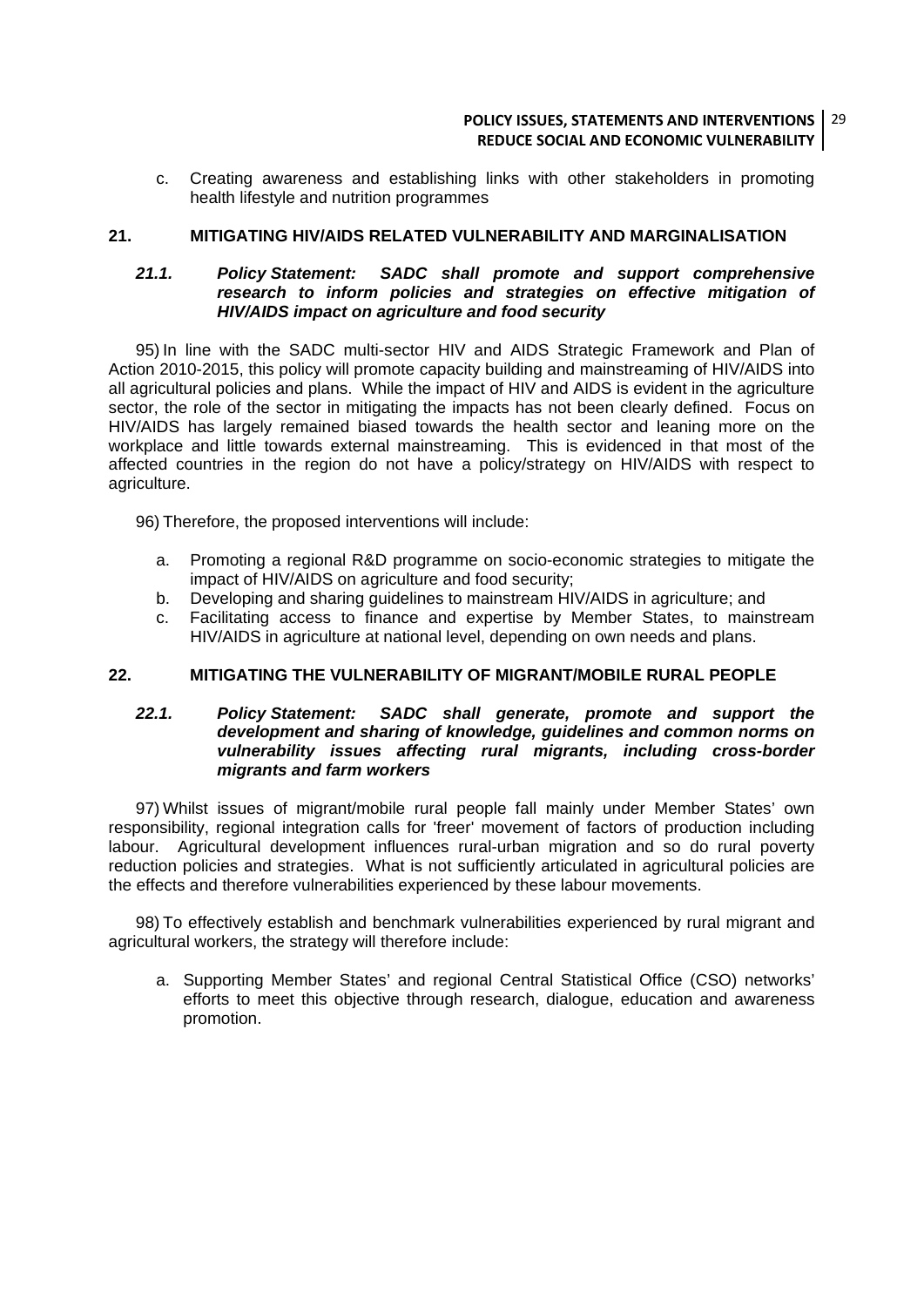#### **23. FIGHTING AGAINST UNEMPLOYMENT AND MARGINALISATION OF THE RURAL YOUTH**

#### *23.1. Policy Statement: SADC shall promote and support the generation and sharing of knowledge on issues and strategies affecting employment of the rural youth along the agricultural value-chain*

99) Despite differences between countries, the typical Southern African youth is poor; rural; has poor access to economic activities, education, land and capital. The regional priority on youth promotion has been articulated under the SADC strategy on Comprehensive Care and Support for Orphans, Vulnerable Children and Youth (OVCY), which focuses on issues of youth education, capacity building, employment and labour. The key challenge therefore is to ensure that the vast majority of rural youth, most of whom don't have much of a choice apart from farming, have appropriate skills and access to production factors and support services. Like for women, the youth factor needs to be mainstreamed in regional and national policies and strategies dealing *inter alia* with access to land, farm support systems and services and rural finance.

100) To ensure that the vast majority of rural youth have appropriate skills and access to production factors and support services, the strategy will therefore include:

- a. Informing Member States' related strategies and regional CSO networks' efforts through research, data, dialogue, and awareness promotion; and
- b. Facilitate Member States in promoting agriculture as an attractive career choice for the youth.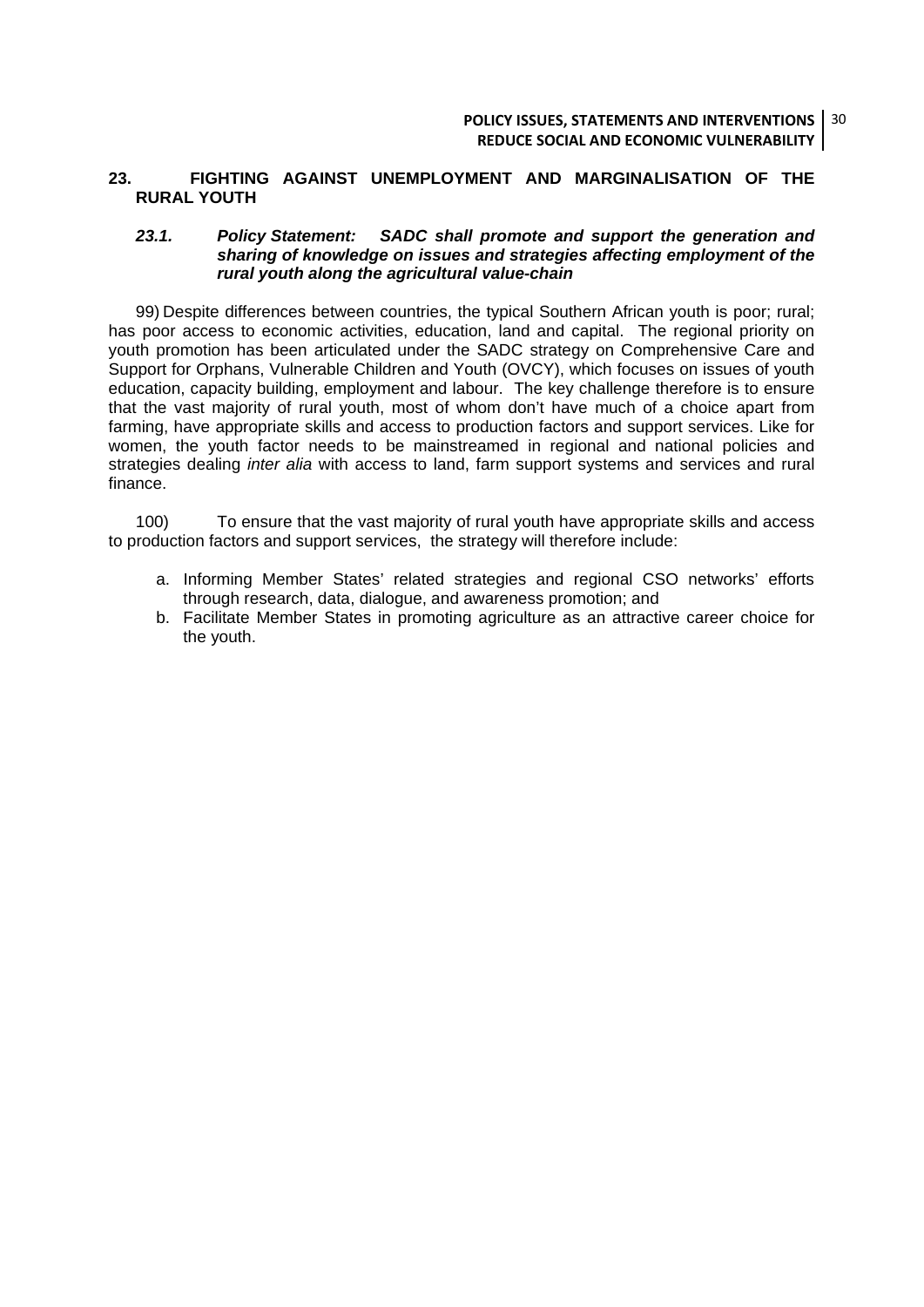## **PART 4 POLICY IMPLEMENTATION MECHANISMS**

#### **24. CONDITIONS FOR SUCCESSFUL IMPLEMENTATION**

101) Member States acknowledge the following as some of the key success factors in the implementation of the Policy:

- a. Recognition of the high potential of SADC to be a leading agricultural producer and commitment to unleashing this potential;
- b. Member States agree to focus on a few actions with the most rapid impact on agricultural growth and within those specific objectives, focus on a few selected strategic interventions and commodities at a time;
- c. Strong political will and commitment to the Policy by all Member States and key stakeholders through its alignment with and domestication into national policies, strategies and programmes;
- d. Establishment of an Agricultural Development Fund (ADF) to provide funding under the Policy's Regional Agricultural Investment Plan (RAIP) that corresponds to interventions under Member States' own CAADP National Agricultural Investment Plans (NAIPs);
- e. Establishment of a strong monitoring and evaluation system involving both, SADC Secretariat, Member States and key stakeholders;
- f. Creation, partly through adaptation of existing arrangements, of a mechanism for full engagement of private sector organisations, *e.g.* through public, private partnerships (PPP), in the implementation of accelerated agricultural development programmes promoted under the Policy;
- g. Confidence built among financial partners regarding the effectiveness of the policy agenda and its governance;
- h. Progressive elimination of barriers to trade and investment in compliance with the SADC Trade Protocol and Annexes.
- i. Establishment of the requisite infrastructure to support agricultural development; and
- j. Actual mainstreaming of Gender, youth, HIV/AIDS, environment including climate change and variability and other cross cutting issues into the Policy interventions at both regional and national levels.

#### **25. PHASED PLANNING AND IMPLEMENTATION**

102) This Policy will be implemented in cycles reviewable every 5 years in line with the principles of responsiveness to change and progressivity and as capacity and systems are further developed and strengthened. While not ignoring interventions that have longer term implementation timeframes, the Policy will employ a phased implementation approach that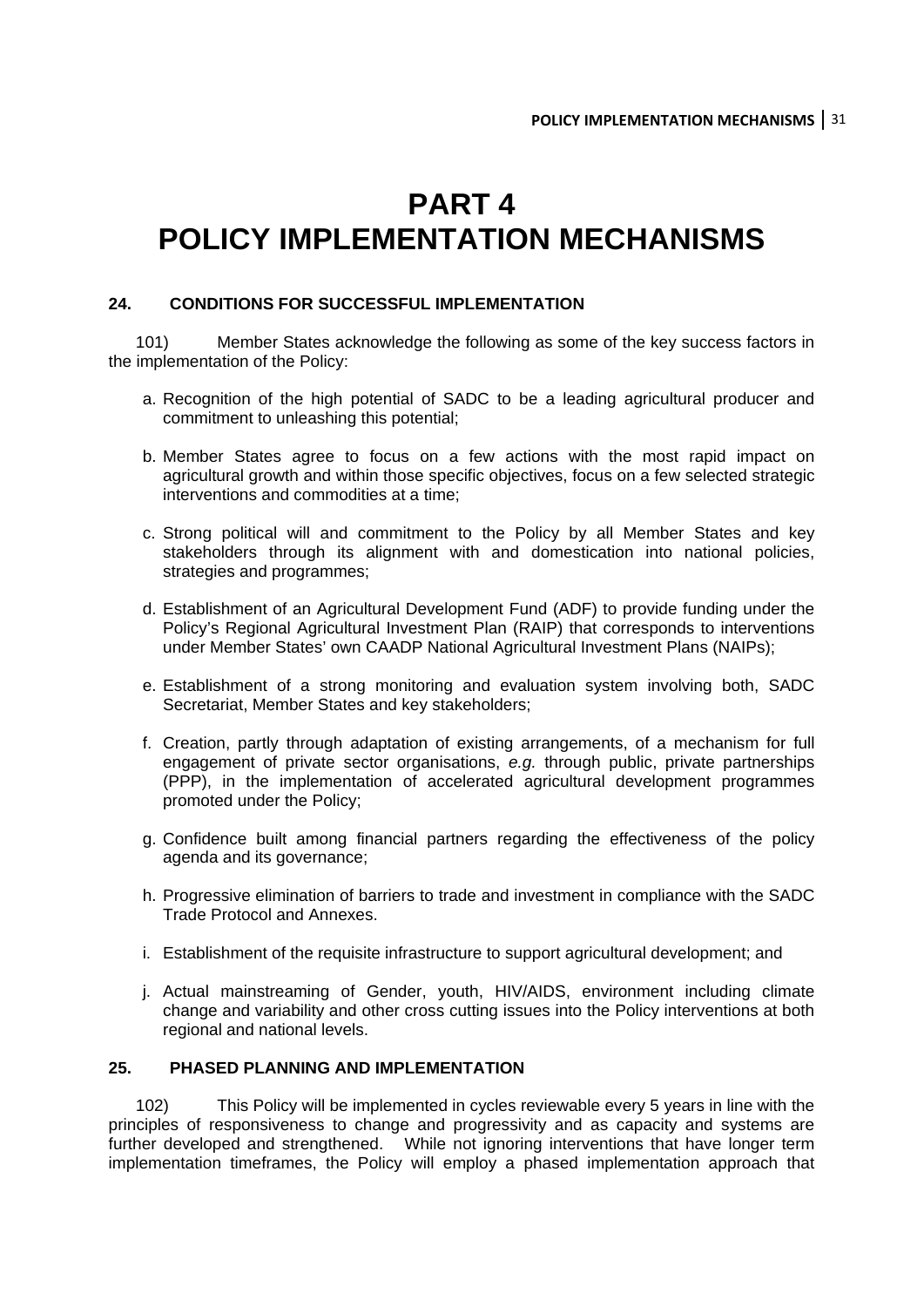#### **POLICY IMPLEMENTATION MECHANISMS** 32

allows, in its early stages of implementation, to focus on areas that can most quickly address some of the region's agricultural challenges.

103) The implementation of this Policy involves three key broad groups of partners, the SADC Secretariat at the regional level, SADC Member State Governments at the national level and key stakeholders at global, continental, regional and national levels including public, private, non-governmental organisations (NGOs), subsidiary regional organisations (SROs), multi/bi-lateral development agencies/partners, and civil society, all within and outside the agriculture sector including trade, finance and legislation.

104) In line with the principle of subsidiarity and the general terms that will be specified at the regional level for each intervention, each Member State and key stakeholders will be responsible for planning and implementing related action at the national level. It will be these respective Policy-related national plans/programmes encapsulated into National Agricultural Investment Plans (NAIP) that will eventually provide the basis for formal agreements between SADC and individual Member States for the disbursement of resources under the RAP.

105) Similarly, the planning and implementation of interventions at the regional level, in line with the Policy regional level objectives, will be the responsibility of the SADC Secretariat and key stakeholders. The SADC Secretariat will focus on the implementation of core functions. In other instances, implementation will be externalized through performance-based and timebound agreements for functions/issues that are better addressed by other institutions due to their nature or for which the Secretariat does not have nor wish to set up specialized internal capacity.

106) The Policy planning processes will require dedicated resources at both the national and regional levels. Similarly, implementation capacity at both the national and regional levels will need to be enhanced as part of Policy implementation.

#### **26. FINANCIAL INSTRUMENTS**

107) The levels of funding and types of resources will be defined in the Regional Agricultural Investment Plan (RAIP). The RAIP and NAIPS will be mutually aligned. The cost of Policy programmes as will be outlined in the RAIP, and the cost of Policy administration shall be funded under an Agricultural Development Fund (ADF).

108) The ADF will be developed and operationalised in line with the overall SADC Regional Development Fund which has been set up by the SADC Treaty. Based on mutually agreed and contractually specified arrangements, Member States will source part of their resource requirements for programme implementation from the ADF.

#### **27. INSTITUTIONAL AND CORPORATE GOVERNANCE STRUCTURE**

109) The Council of Ministers is responsible for overseeing the development, functioning and proper implementation of policies. It consists of Ministers from each Member State, typically the Ministers responsible for Foreign Affairs or Economic Planning and Finance depending on individual countries.

110) The Council of Ministers is informed and advised on sectoral issues by the Sectoral/Cluster of Ministers which are supported and serviced by the relevant Standing Committees of Senior Officials.